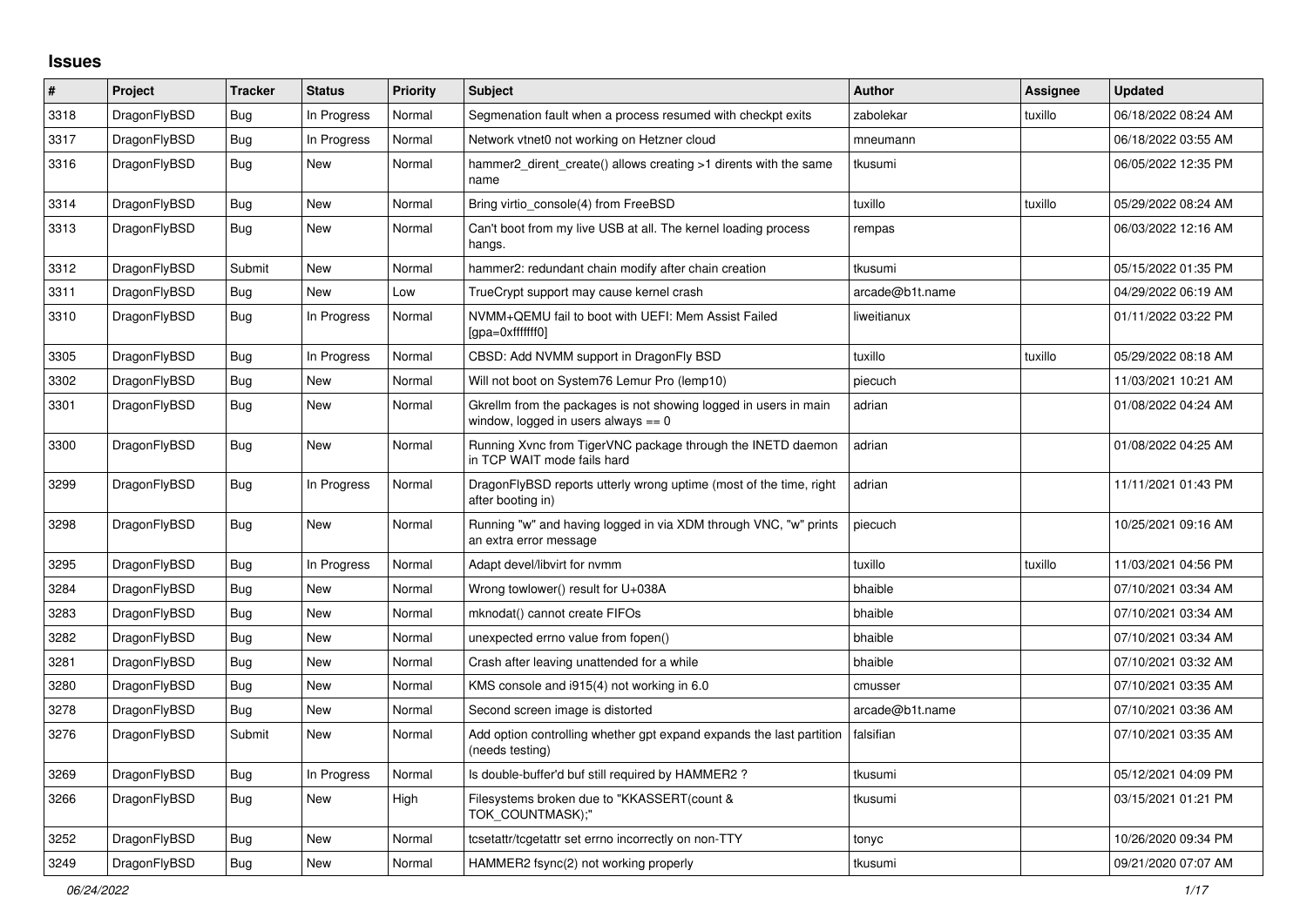| $\vert$ # | Project      | <b>Tracker</b> | <b>Status</b> | <b>Priority</b> | Subject                                                                                                                                                     | Author            | <b>Assignee</b> | <b>Updated</b>      |
|-----------|--------------|----------------|---------------|-----------------|-------------------------------------------------------------------------------------------------------------------------------------------------------------|-------------------|-----------------|---------------------|
| 3247      | DragonFlyBSD | Bug            | <b>New</b>    | Normal          | Kernel panic doing nothing much                                                                                                                             | phma              |                 | 09/12/2020 11:40 PM |
| 3246      | DragonFlyBSD | Bug            | <b>New</b>    | Normal          | HAMMER2 unable to handle ENOSPC properly                                                                                                                    | tkusumi           |                 | 09/04/2020 11:11 AM |
| 3245      | DragonFlyBSD | <b>Bug</b>     | <b>New</b>    | Normal          | panic: free: guard1x fail, i915 load from loader.conf                                                                                                       | polachok          |                 | 08/21/2020 10:36 AM |
| 3243      | DragonFlyBSD | Bug            | New           | Normal          | SMART status not reported properly for SSD disks                                                                                                            | daftaupe          |                 | 09/09/2020 11:03 PM |
| 3240      | DragonFlyBSD | Bug            | New           | High            | compile error because of openssl with /usr/dports/security/rhash<br>for mysql 8 install                                                                     | <b>UlasSAYGIN</b> |                 | 06/04/2020 08:05 AM |
| 3239      | DragonFlyBSD | Bug            | New           | Normal          | unable to SIGKILL glitched emacs                                                                                                                            | piecuch           |                 | 05/26/2020 03:30 AM |
| 3238      | DragonFlyBSD | Bug            | New           | Normal          | race conditions when printing from vkernel console                                                                                                          | piecuch           |                 | 05/19/2020 02:50 PM |
| 3235      | DragonFlyBSD | Bug            | <b>New</b>    | Normal          | Kernel panic in devfs_vnops.c                                                                                                                               | mneumann          |                 | 04/28/2020 07:00 AM |
| 3231      | DragonFlyBSD | Bug            | New           | Normal          | wifi drops on 5.8                                                                                                                                           | tse               |                 | 04/06/2020 05:08 AM |
| 3228      | DragonFlyBSD | Bug            | <b>New</b>    | Low             | pfi kif unref: state refcount $\leq$ 0 in dmesg                                                                                                             | justin            |                 | 03/05/2021 06:39 AM |
| 3227      | DragonFlyBSD | Submit         | New           | Normal          | Add HAMMER2 instructions in the installation medium README                                                                                                  | daftaupe          |                 | 03/26/2020 03:34 PM |
| 3226      | DragonFlyBSD | <b>Bug</b>     | New           | Normal          | Xorg freezes in vm: thread stuck in "objtrm1"                                                                                                               | peeter            |                 | 04/08/2020 02:10 AM |
| 3225      | DragonFlyBSD | Bug            | New           | Normal          | nfsd freeze when using qemu                                                                                                                                 | tse               |                 | 03/17/2020 11:52 AM |
| 3224      | DragonFlyBSD | Bug            | <b>New</b>    | Normal          | Kernel panic when trying to ping6                                                                                                                           | zhtw              |                 | 03/08/2020 08:55 AM |
| 3222      | DragonFlyBSD | Bug            | New           | Normal          | gcc - undefined reference to '__atomic_load' (missing libatomic?)                                                                                           | mneumann          |                 | 02/08/2020 02:45 AM |
| 3219      | DragonFlyBSD | Bug            | <b>New</b>    | Normal          | x11/xorg port can not be build                                                                                                                              | UlasSAYGIN        |                 | 03/31/2020 08:57 AM |
| 3218      | DragonFlyBSD | Bug            | <b>New</b>    | Normal          | Kernel panics are not sent to comconsole when booted over EFI                                                                                               | mqudsi            |                 | 12/02/2019 08:52 PM |
| 3217      | DragonFlyBSD | Bug            | New           | Normal          | rescue tools: make install fails if rescue folder doesn't exist                                                                                             | t dfbsd           |                 | 11/27/2019 08:16 PM |
| 3215      | DragonFlyBSD | <b>Bug</b>     | <b>New</b>    | Normal          | Hang in tcdrain(3) after write(3)                                                                                                                           | noloader          |                 | 11/25/2019 03:08 PM |
| 3209      | DragonFlyBSD | Bug            | New           | Normal          | svc has some minor bugs                                                                                                                                     | arcade@b1t.name   |                 | 10/24/2019 09:08 AM |
| 3208      | DragonFlyBSD | Bug            | <b>New</b>    | Normal          | Crash related to nfsd                                                                                                                                       | tse               |                 | 06/11/2020 05:52 AM |
| 3206      | DragonFlyBSD | Submit         | New           | Normal          | update psm/kbd to FreeBSD 12.0 code                                                                                                                         | htse              |                 | 10/05/2019 03:49 PM |
| 3205      | DragonFlyBSD | Bug            | Feedback      | High            | Go compiler net test failing                                                                                                                                | t dfbsd           | tuxillo         | 05/10/2021 02:45 AM |
| 3201      | DragonFlyBSD | Submit         | <b>New</b>    | Normal          | Fixes make search display                                                                                                                                   | htse              |                 | 08/20/2021 04:02 PM |
| 3199      | DragonFlyBSD | Bug            | New           | Normal          | PFS label not found panic                                                                                                                                   | tse               |                 | 08/21/2019 03:51 AM |
| 3197      | DragonFlyBSD | Bug            | New           | Normal          | DragonFly upgrades                                                                                                                                          | tse               |                 | 04/18/2020 04:18 PM |
| 3196      | DragonFlyBSD | Bug            | New           | Normal          | test issue after redmine upgrade (2)                                                                                                                        | tuxillo           |                 | 07/05/2019 04:33 AM |
| 3194      | DragonFlyBSD | <b>Bug</b>     | New           | High            | Hammer kernel crash on mirror-stream of PFS after upgrade<br>(assertion "cursor->flags &<br>HAMMER CURSOR ITERATE CHECK" failed in<br>hammer_btree_iterate) | Anonymous         |                 | 06/29/2019 01:32 PM |
| 3189      | DragonFlyBSD | Bug            | New           | Normal          | Allow DragonFly Mail Agent to accept an alternate config via<br>command line switch                                                                         | iang              |                 | 08/16/2021 12:42 AM |
| 3184      | DragonFlyBSD | Bug            | New           | Normal          | tsleep(9) return value when PCATCH specified                                                                                                                | tkusumi           |                 | 04/03/2019 06:49 AM |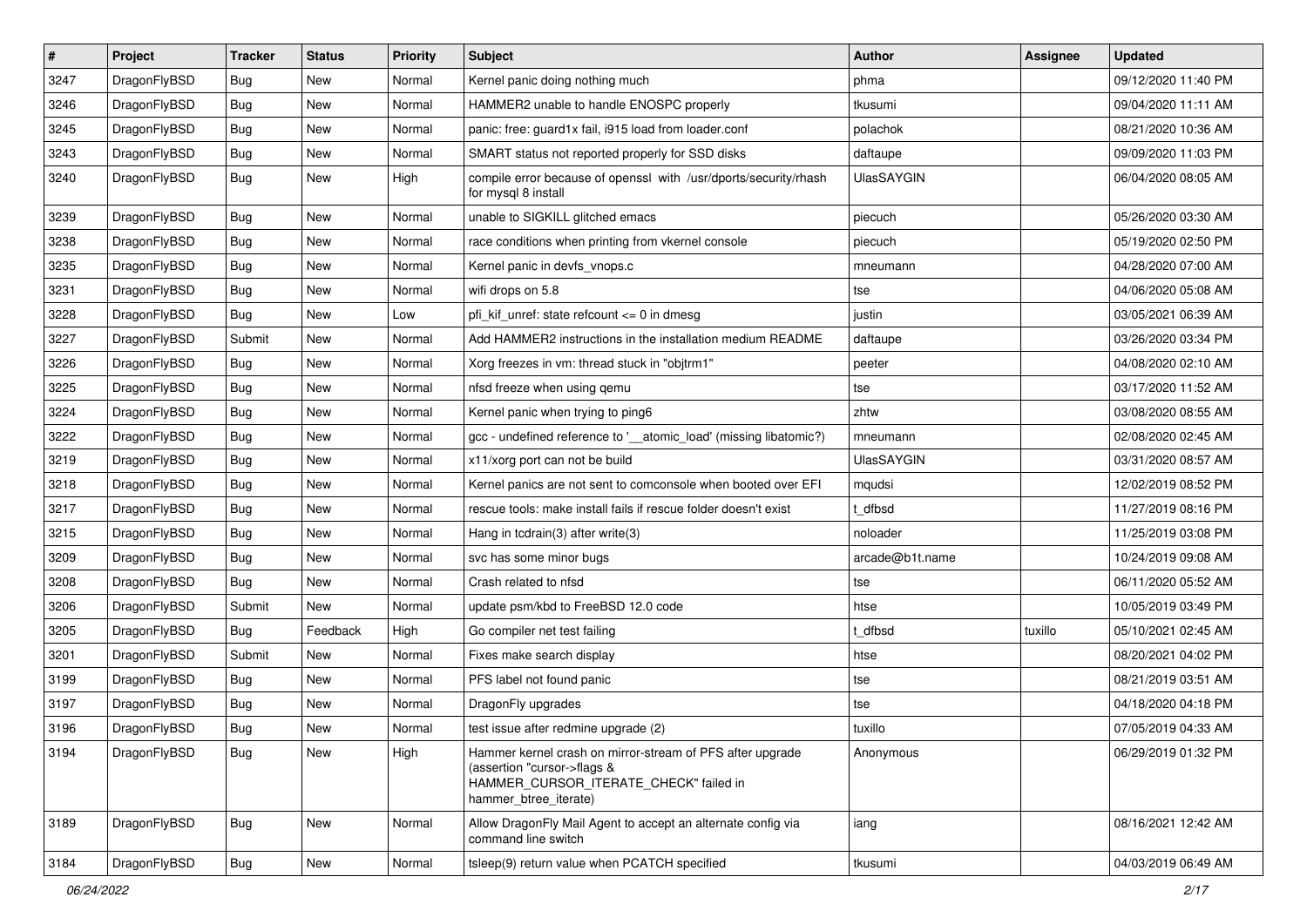| $\vert$ # | <b>Project</b> | <b>Tracker</b> | <b>Status</b> | <b>Priority</b> | <b>Subject</b>                                                                                                     | Author                 | <b>Assignee</b> | <b>Updated</b>      |
|-----------|----------------|----------------|---------------|-----------------|--------------------------------------------------------------------------------------------------------------------|------------------------|-----------------|---------------------|
| 3170      | DragonFlyBSD   | Bug            | New           | Normal          | repeatable nfsd crash                                                                                              | tse                    |                 | 06/11/2020 05:52 AM |
| 3165      | DragonFlyBSD   | Bug            | <b>New</b>    | Normal          | Looping at boot time                                                                                               | gop                    |                 | 12/28/2018 01:04 PM |
| 3160      | DragonFlyBSD   | Submit         | In Progress   | Normal          | State the implementation difference in pkill/pgrep manual                                                          | sevan                  | tuxillo         | 06/03/2022 05:15 PM |
| 3157      | DragonFlyBSD   | Bug            | <b>New</b>    | Normal          | TP-Link UE300 not working in 5.2-RELEASE                                                                           | tuxillo                |                 | 11/15/2018 02:08 PM |
| 3154      | DragonFlyBSD   | Submit         | <b>New</b>    | Normal          | Update serial handling in bootloader                                                                               | ddegroot               | dillon          | 11/06/2018 11:21 PM |
| 3152      | DragonFlyBSD   | Bug            | Feedback      | Normal          | Console's size in ttyv0 and single user mode is sticking to 80x25,<br>while ttyv1 can make use of the whole screen | overtime               |                 | 02/24/2019 01:08 AM |
| 3147      | DragonFlyBSD   | Submit         | <b>New</b>    | Normal          | Enable headless installation                                                                                       | ddegroot               |                 | 10/09/2018 01:25 PM |
| 3145      | DragonFlyBSD   | Submit         | In Progress   | Normal          | Update libelf to FreeBSD 12 current and build as base library usable<br>by ports                                   | davshao                | tuxillo         | 08/20/2021 03:58 PM |
| 3143      | DragonFlyBSD   | Bug            | <b>New</b>    | Normal          | assertion "0" failed in hammer2 inode xop chain sync                                                               | cbin                   |                 | 07/18/2018 12:50 PM |
| 3142      | DragonFlyBSD   | Submit         | New           | Normal          | lib/libdmsg: Unbreak using new API EVP_CIPHER_CTX_new()                                                            | tkusumi                |                 | 07/08/2018 04:18 AM |
| 3141      | DragonFlyBSD   | Bug            | <b>New</b>    | Normal          | dhclient blocks boot process                                                                                       | rowo                   |                 | 12/16/2018 11:01 AM |
| 3139      | DragonFlyBSD   | <b>Bug</b>     | <b>New</b>    | Normal          | USB Mouse Does Not Work in DragonflyBSD guest on VirtualBox                                                        | chiguy1256             |                 | 06/24/2018 10:14 PM |
| 3135      | DragonFlyBSD   | Submit         | <b>New</b>    | Normal          | Add EVFILT RECV and EVFILT SEND                                                                                    | tautolog               |                 | 05/25/2018 09:59 PM |
| 3134      | DragonFlyBSD   | Bug            | <b>New</b>    | Normal          | RFC 3021 (/31 networks) appear to be unsupported                                                                   | jailbird               |                 | 05/16/2018 11:03 PM |
| 3132      | DragonFlyBSD   | Bug            | <b>New</b>    | Low             | unifdef mined                                                                                                      | bcallah                |                 | 04/26/2018 08:34 PM |
| 3129      | DragonFlyBSD   | <b>Bug</b>     | <b>New</b>    | High            | Kernel panic with 5.2.0 on A2SDi-4C-HLN4F                                                                          | stateless              |                 | 04/24/2018 12:50 AM |
| 3124      | DragonFlyBSD   | Bug            | <b>New</b>    | High            | DragonFlyBSD 5.0.2 with Hammer2 with UEFI install doesn't boot                                                     | wiesl                  |                 | 06/18/2019 05:07 AM |
| 3120      | DragonFlyBSD   | Bug            | <b>New</b>    | Normal          | Intel AC 8260 firmware does not load                                                                               | Vintodrimmer           |                 | 08/28/2018 03:30 AM |
| 3117      | DragonFlyBSD   | <b>Bug</b>     | <b>New</b>    | Normal          | Problem with colours if "intel" video-driver used                                                                  | dpostolov              |                 | 01/07/2018 11:35 PM |
| 3116      | DragonFlyBSD   | Bug            | New           | Normal          | da0 detects on very big volume if to remove usb install stick and<br>reboot on Intel NUC5PPYH                      | dpostolov              |                 | 01/07/2018 09:40 PM |
| 3113      | DragonFlyBSD   | Bug            | In Progress   | Urgent          | Booting vKernel fails due being out of swap space                                                                  | tcullen                |                 | 05/11/2021 04:14 AM |
| 3111      | DragonFlyBSD   | <b>Bug</b>     | In Progress   | Hiah            | Mouse lags every second heavily under X11                                                                          | mneumann               |                 | 12/12/2017 09:46 PM |
| 3110      | DragonFlyBSD   | Bug            | <b>New</b>    | Normal          | crash with ipfw3 under load                                                                                        | bnegre82               |                 | 12/09/2017 06:22 AM |
| 3107      | DragonFlyBSD   | Bug            | <b>New</b>    | Low             | ACPI interrupt storm when loading i915 on Lenovo T460                                                              | oyvinht                |                 | 07/15/2020 07:01 AM |
| 3101      | DragonFlyBSD   | Bug            | <b>New</b>    | Low             | PFI CGI install not working in dragonflybsd 5.0.1 USB install                                                      | bnegre82               |                 | 05/11/2021 04:14 AM |
| 3089      | DragonFlyBSD   | Bug            | In Progress   | Normal          | vtnet(4) - disable TCP checksum offload by default                                                                 | jlane                  | vadaszi         | 05/11/2021 04:14 AM |
| 3076      | DragonFlyBSD   | Bug            | <b>New</b>    | Normal          | sys/dev/netif/ig hal/e1000 ich8lan.c:1594: sanity checking mixup?                                                  | dcb                    |                 | 10/11/2017 01:58 AM |
| 3052      | DragonFlyBSD   | Bug            | New           | Normal          | panic DragonFly v4.8.1-RELEASE by mounting a malformed NTFS<br>image [64.000]                                      | open.source@ribose.com |                 | 08/14/2017 03:22 AM |
| 3051      | DragonFlyBSD   | Bug            | New           | Normal          | panic DragonFly v4.8.1-RELEASE by mounting a malformed NTFS<br>image [12.000]                                      | open.source@ribose.com |                 | 08/14/2017 03:20 AM |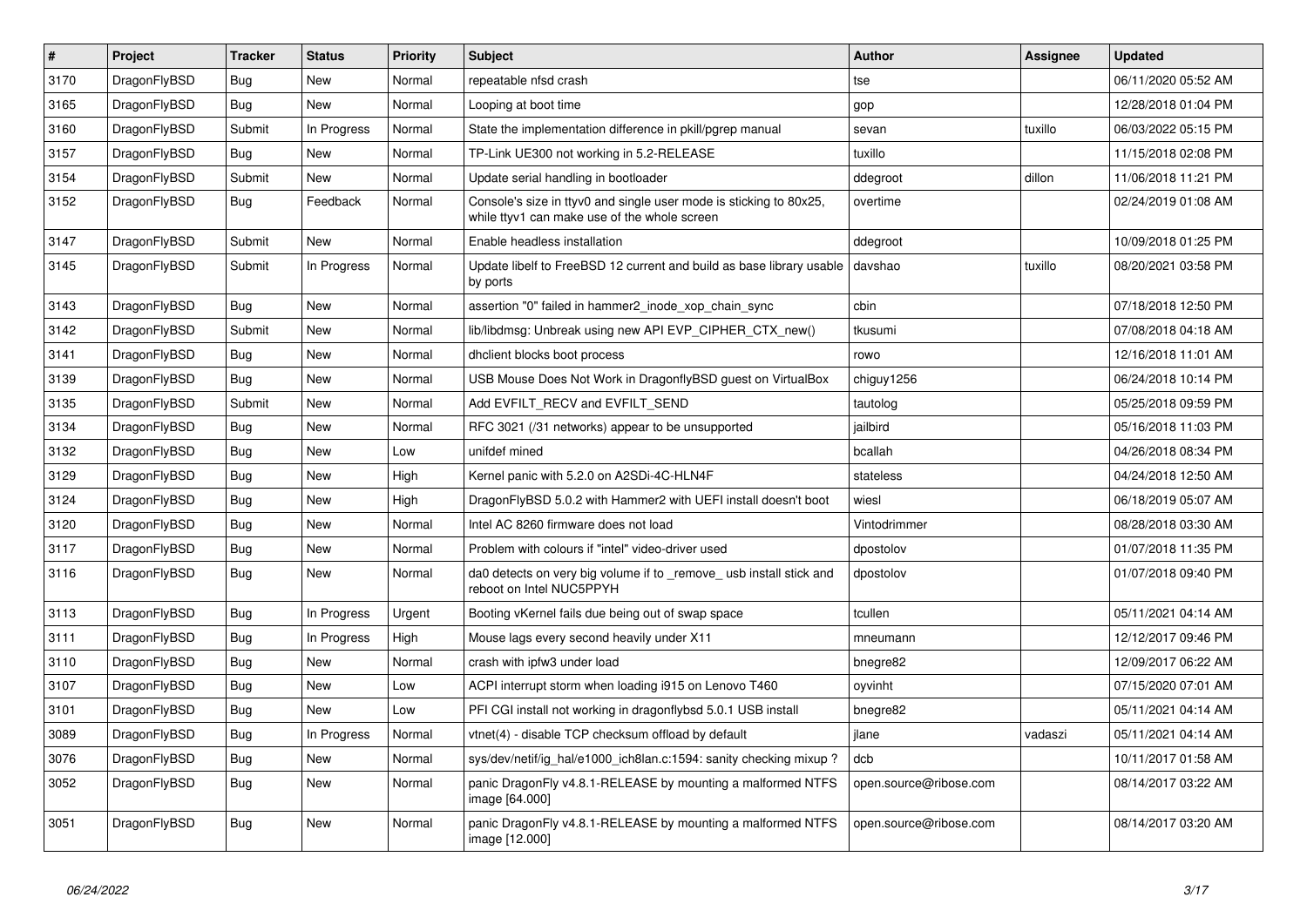| #    | Project      | <b>Tracker</b> | <b>Status</b> | <b>Priority</b> | Subject                                                                                                 | <b>Author</b>          | Assignee | <b>Updated</b>      |
|------|--------------|----------------|---------------|-----------------|---------------------------------------------------------------------------------------------------------|------------------------|----------|---------------------|
| 3049 | DragonFlyBSD | Bug            | New           | Normal          | panic DragonFly v4.8.1-RELEASE by mounting a malformed<br>msdosfs image [12.128]                        | open.source@ribose.com |          | 08/14/2017 02:53 AM |
| 3047 | DragonFlyBSD | Bug            | New           | Normal          | <b>HAMMER critical write error</b>                                                                      | samuel                 |          | 06/19/2019 09:50 AM |
| 3041 | DragonFlyBSD | Submit         | <b>New</b>    | Normal          | firmware: Remove embedding of multiple images in one module.                                            | Anonymous              |          | 12/25/2020 02:15 AM |
| 3036 | DragonFlyBSD | Bug            | New           | Normal          | panic in icmp_redirect_start() ASSERT_IN_NETISR(0)                                                      | tautolog               |          | 05/11/2017 07:27 PM |
| 3035 | DragonFlyBSD | <b>Bug</b>     | <b>New</b>    | Normal          | panic: assertion "cpu >= 0 && cpu < ncpus" failed in netisr_cpuport<br>at /usr/src/sys/net/netisr2.h:87 | masu                   |          | 05/11/2017 01:24 AM |
| 3031 | DragonFlyBSD | Submit         | In Progress   | Normal          | Update drm/radeon to Linux 4.7.10 as much as possible                                                   | davshao                | ftigeot  | 08/19/2021 12:33 PM |
| 3029 | DragonFlyBSD | <b>Bug</b>     | New           | Normal          | Running DflyBSD 4.8 on FreeBSD bhyve as a guest                                                         | iron                   |          | 05/13/2022 04:33 AM |
| 3028 | DragonFlyBSD | Bug            | In Progress   | Normal          | installer: confusion of set/get disk encryption passphrase dialogs                                      | liweitianux            | tuxillo  | 06/03/2022 05:13 PM |
| 3025 | DragonFlyBSD | <b>Bug</b>     | New           | Normal          | sys/dev/powermng/powernow/powernow.c:284: bad comparison?                                               | dcb                    |          | 09/23/2017 07:45 AM |
| 3024 | DragonFlyBSD | <b>Bug</b>     | New           | Low             | sys/dev/netif/wi/if_wi.c:1090]: (style) Redundant condition                                             | dcb                    |          | 04/11/2017 11:56 AM |
| 3022 | DragonFlyBSD | <b>Bug</b>     | New           | Normal          | sys/dev/netif/ath/ath/if_ath.c:2142: strange bitmask?                                                   | dcb                    |          | 04/11/2017 11:49 AM |
| 3021 | DragonFlyBSD | <b>Bug</b>     | In Progress   | Normal          | sys/dev/drm/i915/i915_gem_stolen.c:115]: (error) Signed integer<br>overflow for expression '65535<<20'  | dcb                    |          | 04/11/2017 12:46 PM |
| 3018 | DragonFlyBSD | Bug            | <b>New</b>    | Normal          | sys/bus/u4b/wlan/if_run.c:5464]: (style) Redundant condition                                            | dcb                    |          | 04/11/2017 11:26 AM |
| 3011 | DragonFlyBSD | Bug            | In Progress   | Normal          | dragonfly/sys/dev/netif/re/re.c: suspicious code?                                                       | dcb                    |          | 07/29/2017 01:26 AM |
| 3006 | DragonFlyBSD | Bug            | New           | Normal          | boot0cfg: panic in kern_udev.c in function _udev_dict_set_cstr when<br>installing in VirtualBox         | MichiGreat             |          | 04/01/2017 02:22 PM |
| 2994 | DragonFlyBSD | Bug            | New           | Normal          | Intermittent boot hangs after git: hammer - HAMMER Version 7                                            | davshao                |          | 03/30/2017 02:06 PM |
| 2972 | DragonFlyBSD | <b>Bug</b>     | New           | Normal          | ipfw3 "deny to me" does not work correctly                                                              | mneumann               |          | 12/27/2016 12:11 PM |
| 2970 | DragonFlyBSD | <b>Bug</b>     | New           | Normal          | kernel 4.7: "Is -I" causes panic on UDF filesystem: "bgetvp -<br>overlapping buffer"                    | peeter                 |          | 12/21/2016 02:46 AM |
| 2958 | DragonFlyBSD | <b>Bug</b>     | Feedback      | Normal          | Hammer FS dies during pruning after massive write load                                                  | neilb                  |          | 10/11/2016 04:20 AM |
| 2957 | DragonFlyBSD | <b>Bug</b>     | Feedback      | Normal          | swapoff -a followed by swapon -a doesn't give your swap back                                            | neilb                  |          | 10/09/2016 04:17 AM |
| 2936 | DragonFlyBSD | Bug            | <b>New</b>    | Normal          | loader.efi crashes while loading kernel                                                                 | spaceille              |          | 08/20/2016 06:17 AM |
| 2933 | DragonFlyBSD | Submit         | <b>New</b>    | Normal          | Remove unix domain socket support from cat(1)                                                           | sevan                  |          | 08/01/2016 08:10 PM |
| 2931 | DragonFlyBSD | Bug            | New           | Low             | 'gdb' of 'vkernel' unable to print backtrace                                                            | tofergus               |          | 07/26/2016 01:51 PM |
| 2930 | DragonFlyBSD | Bug            | New           | High            | 'objcache' causes panic during 'nfs readdir'                                                            | tofergus               |          | 07/26/2016 01:09 PM |
| 2924 | DragonFlyBSD | <b>Bug</b>     | New           | Normal          | cat -v fails to tag characters in extended table with M- prefix with<br>some locales                    | sevan                  |          | 07/11/2016 07:18 AM |
| 2921 | DragonFlyBSD | Submit         | New           | Normal          | Allow moused to accept userland mouse events                                                            | tautolog               |          | 05/11/2021 04:08 AM |
| 2917 | DragonFlyBSD | <b>Bug</b>     | New           | Normal          | da8: reading primary partition table: error accessing offset<br>000000000000 for 512                    | liweitianux            |          | 05/11/2021 08:43 PM |
| 2915 | DragonFlyBSD | <b>Bug</b>     | New           | High            | Hammer mirror-copy problem                                                                              | dfbsd                  |          | 08/25/2016 05:28 AM |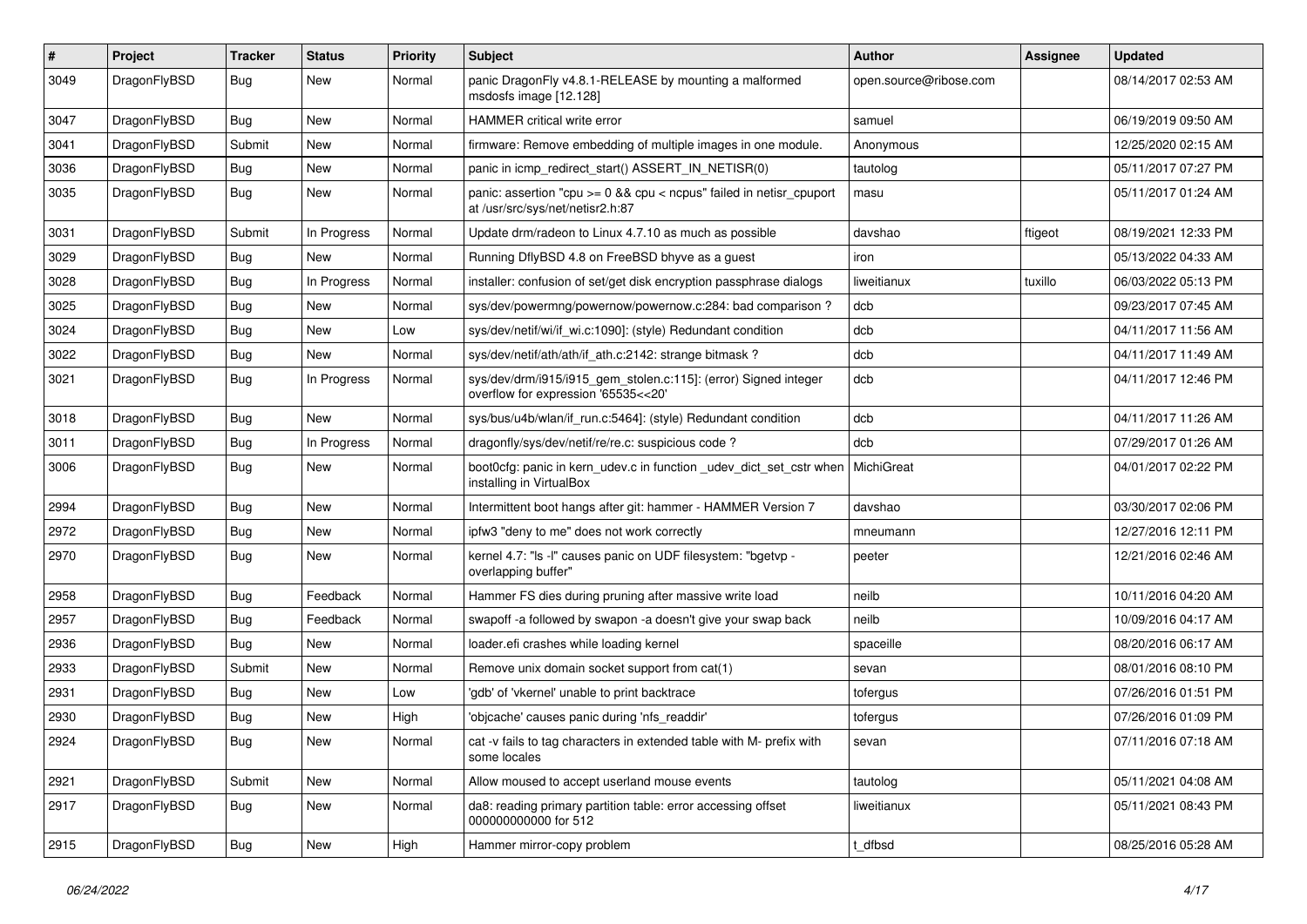| $\sharp$ | Project      | <b>Tracker</b> | <b>Status</b> | <b>Priority</b> | Subject                                                                                                                                                  | <b>Author</b>    | Assignee  | <b>Updated</b>      |
|----------|--------------|----------------|---------------|-----------------|----------------------------------------------------------------------------------------------------------------------------------------------------------|------------------|-----------|---------------------|
| 2898     | DragonFlyBSD | <b>Bug</b>     | New           | Normal          | <b>HAMMER</b> panic                                                                                                                                      | pavalos          |           | 11/03/2018 07:05 AM |
| 2892     | DragonFlyBSD | <b>Bug</b>     | <b>New</b>    | Normal          | swap_pager:indefinite wait bufferf error                                                                                                                 | lhmwzy           |           | 02/21/2016 10:32 PM |
| 2891     | DragonFlyBSD | <b>Bug</b>     | New           | Normal          | Kernel panic in IEEE802.11 related code                                                                                                                  | shamaz           |           | 05/29/2016 05:49 PM |
| 2890     | DragonFlyBSD | <b>Bug</b>     | New           | Normal          | not able to boot usb installer on Toshiba Chromebook 2                                                                                                   | johnnywhishbone  |           | 02/22/2016 03:42 AM |
| 2887     | DragonFlyBSD | Bug            | <b>New</b>    | Low             | Missing extattr_namespace_to_string and<br>extattr string to namespace functions                                                                         | rubenk           |           | 02/06/2016 05:09 AM |
| 2886     | DragonFlyBSD | Bug            | <b>New</b>    | Normal          | dragonfly mail agent: sending a testmail causes high system load                                                                                         | worf             |           | 02/05/2016 05:53 AM |
| 2882     | DragonFlyBSD | <b>Bug</b>     | <b>New</b>    | Low             | bridge sends packets from individual interfaces                                                                                                          | arcade@b1t.name  |           | 01/09/2016 12:43 PM |
| 2881     | DragonFlyBSD | <b>Bug</b>     | New           | Normal          | Pulseaudio hangs/resets system when starting X11                                                                                                         | mneumann         |           | 01/09/2016 03:08 AM |
| 2878     | DragonFlyBSD | Bug            | <b>New</b>    | Low             | [fix] CCVER problem when using clang and cpu extensions<br>(intrinsics)                                                                                  | arcade@b1t.name  |           | 06/24/2016 04:25 AM |
| 2877     | DragonFlyBSD | Bug            | New           | Low             | sed fails when working with UTF-8 locale and non-UTF symbols                                                                                             | arcade@b1t.name  |           | 12/30/2015 11:20 AM |
| 2874     | DragonFlyBSD | <b>Bug</b>     | <b>New</b>    | Normal          | make world DESTDIR=/emptydir fails                                                                                                                       | pascii           |           | 12/25/2015 07:04 AM |
| 2870     | DragonFlyBSD | <b>Bug</b>     | New           | High            | Broken text and icons when glamor acceleration is used                                                                                                   | 375gnu           | ftigeot   | 01/31/2016 12:13 AM |
| 2863     | DragonFlyBSD | Bug            | <b>New</b>    | Normal          | HAMMER synch tid is zero                                                                                                                                 | shamaz           |           | 12/12/2015 11:24 PM |
| 2859     | DragonFlyBSD | Bug            | <b>New</b>    | Low             | Installer configuration menu always highlights "Select timezone", no<br>matter which step was last completed.                                            | cgag             |           | 12/02/2015 01:54 PM |
| 2858     | DragonFlyBSD | Bug            | <b>New</b>    | Low             | Installer "Local or UTC" question should have "No" selected by<br>default.                                                                               | cgag             |           | 12/02/2015 01:18 PM |
| 2857     | DragonFlyBSD | Bug            | <b>New</b>    | Normal          | hammer stalls via bitcoin-qt                                                                                                                             | tkusumi          |           | 11/30/2015 06:52 AM |
| 2852     | DragonFlyBSD | Bug            | <b>New</b>    | Normal          | Hammer File System - hangs on undo during system boot / mount -<br>will not recover on DragonFlyBSD newer than 3.6.0                                     | abale            |           | 05/11/2021 04:07 AM |
| 2840     | DragonFlyBSD | Bug            | <b>New</b>    | Normal          | wrong voltage is reported                                                                                                                                | yellowrabbit2010 |           | 09/11/2015 06:09 PM |
| 2835     | DragonFlyBSD | Bug            | <b>New</b>    | Normal          | /usr/include/c++/5.0/bits/c++locale.h likes<br>POSIX_C_SOURCE>=200809                                                                                    | davshao          |           | 11/18/2015 03:40 AM |
| 2828     | DragonFlyBSD | <b>Bug</b>     | New           | High            | On AMD APUs and Bulldozer CPUs, the machdep.cpu_idle_hlt<br>sysctl should be 3 by default                                                                | vadaszi          | vadaszi   | 05/11/2021 04:07 AM |
| 2825     | DragonFlyBSD | Bug            | <b>New</b>    | High            | 3x dhclient = hanging system (objcache exhausted)                                                                                                        | jaccovonb        | sepherosa | 05/11/2021 03:55 AM |
| 2822     | DragonFlyBSD | Bug            | New           | Normal          | USB 3.0 stick throws "reading primary partition table: error<br>accessing offset 000[] for 152" error, while the stick works on any<br>other OS I tested | revuwa           | profmakx  | 06/29/2015 05:56 AM |
| 2820     | DragonFlyBSD | Bug            | New           | Normal          | TP-Link USB Wi-Fi adapter cannot be reattached to the system                                                                                             | shamaz           |           | 05/22/2015 09:45 PM |
| 2819     | DragonFlyBSD | Bug            | In Progress   | Normal          | Random micro system freezes after a week of uptime                                                                                                       | ftigeot          | dillon    | 08/16/2015 08:46 PM |
| 2816     | DragonFlyBSD | <b>Bug</b>     | New           | Normal          | A multitasking process being debugged can get stuck                                                                                                      | phma             |           | 05/19/2015 03:57 AM |
| 2812     | DragonFlyBSD | <b>Bug</b>     | New           | Normal          | Panic on Intel DE3815TYKHE                                                                                                                               | tmorp            |           | 05/14/2015 03:14 PM |
| 2809     | DragonFlyBSD | <b>Bug</b>     | New           | Normal          | hammer mirror-stream                                                                                                                                     | masu             |           | 04/10/2015 12:33 AM |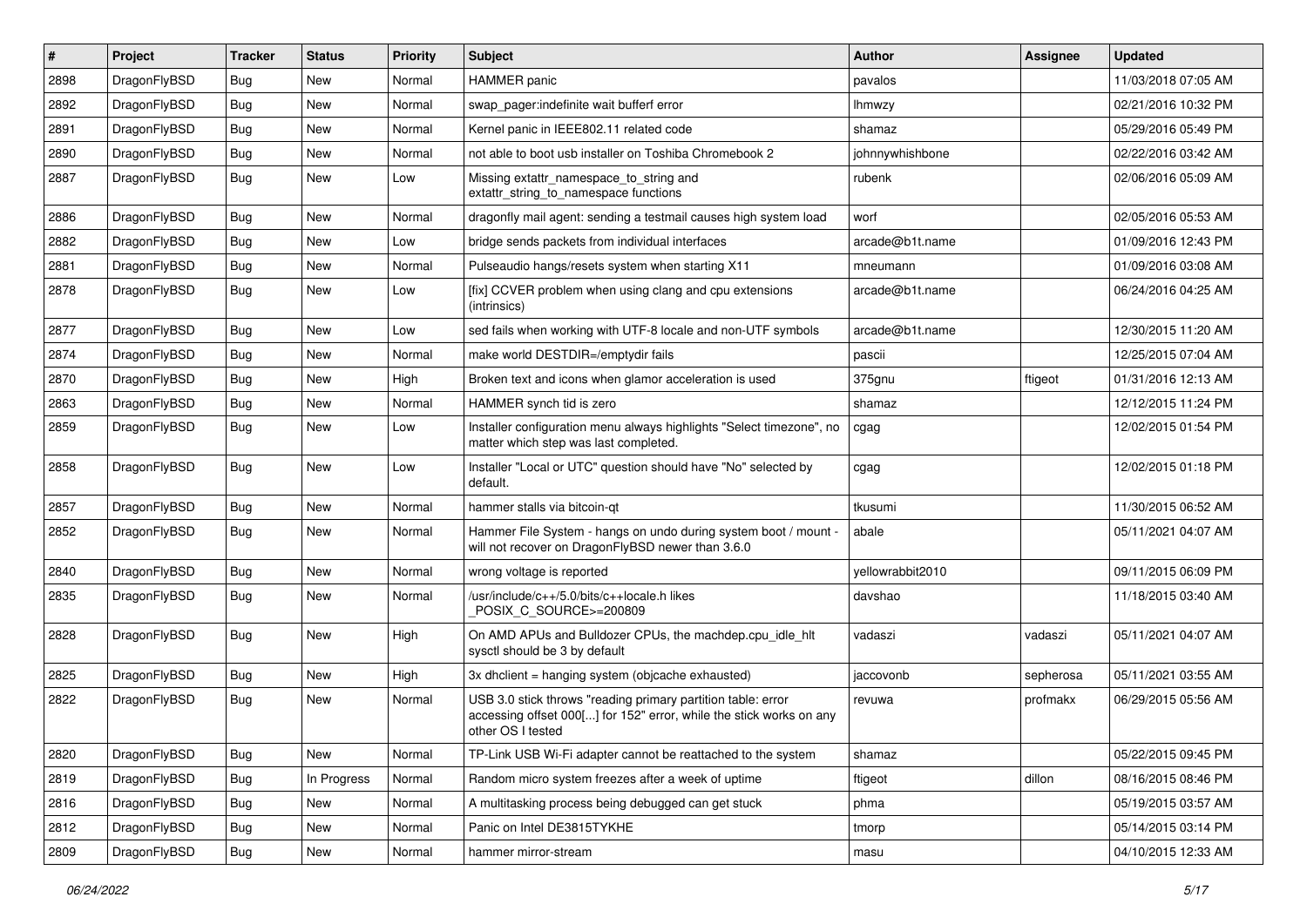| $\sharp$ | Project      | <b>Tracker</b> | <b>Status</b> | <b>Priority</b> | Subject                                                                                          | <b>Author</b>    | <b>Assignee</b> | <b>Updated</b>      |
|----------|--------------|----------------|---------------|-----------------|--------------------------------------------------------------------------------------------------|------------------|-----------------|---------------------|
| 2808     | DragonFlyBSD | Bug            | New           | Normal          | X freeze by switching between X and VT - results in black screen                                 | lukesky333       |                 | 05/11/2021 03:55 AM |
| 2806     | DragonFlyBSD | Bug            | <b>New</b>    | Normal          | failed to configure a link-local address on ath $0$ (errno = 22)                                 | Chingyuan        |                 | 05/25/2021 01:00 AM |
| 2803     | DragonFlyBSD | Bug            | New           | Normal          | HAMMER: Warning: UNDO area too small!                                                            | ftigeot          |                 | 03/11/2015 03:42 PM |
| 2802     | DragonFlyBSD | Bug            | <b>New</b>    | Normal          | USB Wifi urtwn0 crash from cd boot                                                               | opvalues         |                 | 03/10/2015 01:07 AM |
| 2799     | DragonFlyBSD | Bug            | New           | Normal          | Fatal trap 12 caused by moused(8) -p /dev/cual0                                                  | opvalues         |                 | 03/04/2015 11:01 PM |
| 2797     | DragonFlyBSD | Bug            | In Progress   | Low             | vkernels with & without machdep.pmap mmu optimize                                                | yellowrabbit2010 |                 | 11/27/2021 08:06 AM |
| 2790     | DragonFlyBSD | Submit         | New           | Low             | filedesc softrefs increment code factoring                                                       | dclink           |                 | 02/21/2015 04:00 AM |
| 2788     | DragonFlyBSD | Bug            | New           | Normal          | ioctl GSLICEINFO: Not working for vnode slice                                                    | mneumann         |                 | 02/12/2015 07:49 AM |
| 2746     | DragonFlyBSD | Bug            | <b>New</b>    | Normal          | some fraction of xterms started from the xmonad window manager<br>get killed with SIGALRM        | isenmann         | profmakx        | 12/28/2014 02:51 AM |
| 2738     | DragonFlyBSD | Bug            | New           | Normal          | Hammer: Strange behavior when trying to recover old version of<br>moved file                     | roland           |                 | 11/20/2014 08:02 AM |
| 2736     | DragonFlyBSD | Bug            | <b>New</b>    | High            | kernel panics on acpi_timer_probe function                                                       | cnb              |                 | 05/11/2021 03:55 AM |
| 2735     | DragonFlyBSD | Bug            | New           | Urgent          | iwn panics SYSSASSERT                                                                            | cnb              |                 | 05/11/2021 03:55 AM |
| 2731     | DragonFlyBSD | Bug            | In Progress   | Normal          | Screen full of random colors when starting Xorg with Intel Haswell<br>HD Graphics P4600          | jkatzmaier       |                 | 11/12/2014 04:08 PM |
| 2721     | DragonFlyBSD | Submit         | Feedback      | Low             | Some few zalloc calls to objcache ones replacements                                              | dclink           | tuxillo         | 05/11/2021 04:08 AM |
| 2717     | DragonFlyBSD | Submit         | Feedback      | Normal          | Out of range numeric handling                                                                    | dclink           | tuxillo         | 05/11/2021 04:08 AM |
| 2712     | DragonFlyBSD | Bug            | <b>New</b>    | Normal          | connect(2) returns EINVAL when retrying after ECONNREFUSED                                       | jorisgio         |                 | 08/14/2014 05:31 PM |
| 2708     | DragonFlyBSD | Bug            | <b>New</b>    | Normal          | unable to send TCP nor UDP on age(4) interface                                                   | dermiste         |                 | 05/11/2021 03:54 AM |
| 2688     | DragonFlyBSD | Bug            | <b>New</b>    | Normal          | 67613368bdda7 Fix wrong checks for U4B presence Asrock Z77M<br>difficulty detecting USB keyboard | davshao          |                 | 06/28/2014 07:08 PM |
| 2687     | DragonFlyBSD | Bug            | <b>New</b>    | Normal          | natacontrol software RAID in installer                                                           | csmelosky        |                 | 06/22/2014 12:03 PM |
| 2680     | DragonFlyBSD | Bug            | <b>New</b>    | Low             | boot0cfg update makes box unbootable                                                             | herrgard         |                 | 06/10/2014 06:02 AM |
| 2675     | DragonFlyBSD | Bug            | <b>New</b>    | Low             | Ultimate N WiFi Link 5300 get iwn_intr: fatal firmware error on 5GHz                             | revuwa           |                 | 05/11/2021 04:07 AM |
| 2674     | DragonFlyBSD | Bug            | New           | Normal          | <b>GPT Support</b>                                                                               | ftigeot          |                 | 12/28/2015 02:54 PM |
| 2657     | DragonFlyBSD | Bug            | <b>New</b>    | High            | Needs acl to migrate our servers                                                                 | ferney           |                 | 03/31/2014 11:37 AM |
| 2652     | DragonFlyBSD | Bug            | New           | Normal          | 189a0ff3761b47  ix: Implement MSI-X support locks up Lenovo<br>S10 Intel Atom n270               | davshao          |                 | 05/14/2014 01:55 AM |
| 2647     | DragonFlyBSD | Bug            | New           | Normal          | HAMMER panic on 3.6.0                                                                            | tuxillo          |                 | 05/11/2021 03:54 AM |
| 2645     | DragonFlyBSD | <b>Bug</b>     | New           | Normal          | panic with dsched fq and ioprio                                                                  | jyoung15         |                 | 02/20/2014 07:29 AM |
| 2644     | DragonFlyBSD | <b>Bug</b>     | Feedback      | Normal          | 3.6.0-REL trap 9 on boot                                                                         | memmerto         |                 | 11/27/2021 08:08 AM |
| 2641     | DragonFlyBSD | <b>Bug</b>     | New           | Normal          | Panic when loading natapci as module                                                             | tuxillo          |                 | 05/11/2021 03:54 AM |
| 2638     | DragonFlyBSD | <b>Bug</b>     | Feedback      | High            | Fix machdep.pmap_mmu_optimize                                                                    | tuxillo          |                 | 05/11/2021 04:07 AM |
| 2636     | DragonFlyBSD | Bug            | Feedback      | Low             | Add -x flag to iostat (a la solaris)                                                             | tuxillo          |                 | 05/11/2021 04:07 AM |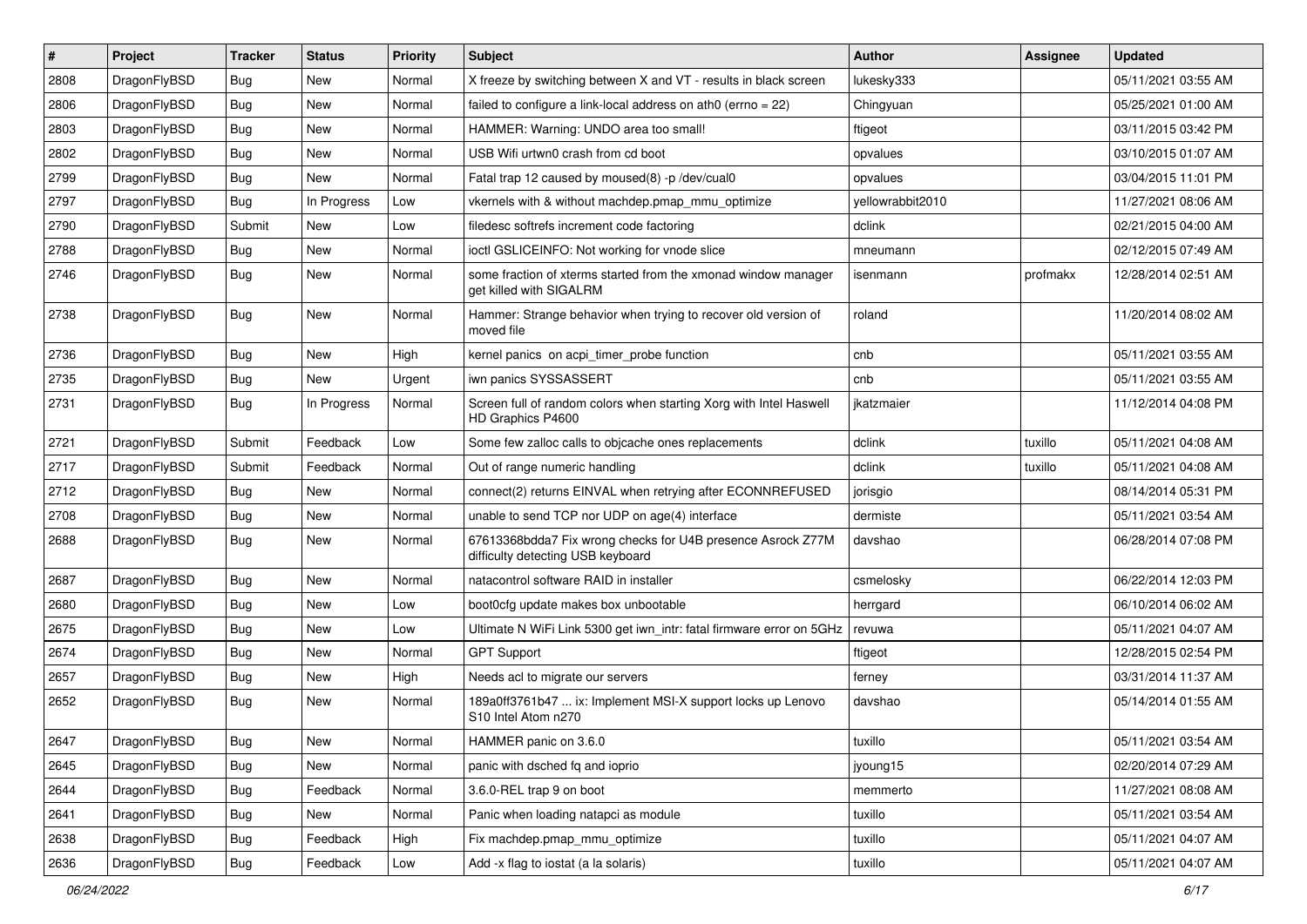| $\pmb{\#}$ | Project      | <b>Tracker</b> | <b>Status</b> | <b>Priority</b> | <b>Subject</b>                                                                                                 | <b>Author</b>     | Assignee  | <b>Updated</b>      |
|------------|--------------|----------------|---------------|-----------------|----------------------------------------------------------------------------------------------------------------|-------------------|-----------|---------------------|
| 2631       | DragonFlyBSD | Bug            | In Progress   | Low             | Verify library versioning current with full package build and switch it<br>on (after publishing packages)      | tuxillo           |           | 05/11/2021 04:06 AM |
| 2630       | DragonFlyBSD | <b>Bug</b>     | <b>New</b>    | Normal          | Bring in latest iconv fixes from FreeBSD10 as well as csmapper<br>updates                                      | tuxillo           |           | 05/11/2021 03:54 AM |
| 2629       | DragonFlyBSD | Bug            | <b>New</b>    | Normal          | Replace gcc44 with llvm34, clang34, and libc++                                                                 | tuxillo           |           | 06/02/2014 02:30 PM |
| 2626       | DragonFlyBSD | Bug            | <b>New</b>    | Normal          | iwn driver drops with error: "firmware error 'iwn_intr: fatal firmware<br>error"                               | rodyaj            |           | 01/09/2014 05:50 AM |
| 2622       | DragonFlyBSD | <b>Bug</b>     | <b>New</b>    | Normal          | VAIO FIT15E fn keys support                                                                                    | nonsolosoft       |           | 12/31/2013 01:31 AM |
| 2621       | DragonFlyBSD | Bug            | <b>New</b>    | Normal          | core dump using cdrom                                                                                          | nonsolosoft       |           | 12/27/2013 12:43 AM |
| 2620       | DragonFlyBSD | Bug            | <b>New</b>    | Normal          | moused problem                                                                                                 | FilippoMo         |           | 12/20/2013 10:32 AM |
| 2619       | DragonFlyBSD | Bug            | <b>New</b>    | Normal          | DragonFly 3.6 can't be installed on a 6TB volume                                                               | ftigeot           |           | 02/23/2014 11:55 PM |
| 2618       | DragonFlyBSD | <b>Bug</b>     | <b>New</b>    | Normal          | mouse problem on RELEASE-3_6_0                                                                                 | FilippoMo         |           | 12/20/2013 03:26 AM |
| 2617       | DragonFlyBSD | Bug            | Feedback      | Normal          | Possible issue with wireless mouse on 3.6 release                                                              | FilippoMo         |           | 01/14/2015 03:42 PM |
| 2611       | DragonFlyBSD | <b>Bug</b>     | <b>New</b>    | Normal          | Change in IP address results in network not working                                                            | phma              |           | 12/05/2013 07:55 PM |
| 2609       | DragonFlyBSD | <b>Bug</b>     | <b>New</b>    | Normal          | master: panic: assertion<br>"LWKT_TOKEN_HELD_ANY(vm_object_token(object))" failed in<br>swp pager lookup       | thomas.nikolajsen |           | 11/28/2013 11:36 AM |
| 2604       | DragonFlyBSD | <b>Bug</b>     | <b>New</b>    | Normal          | dell laptop does not boot with LATEST                                                                          | isenmann          |           | 11/20/2013 02:07 AM |
| 2598       | DragonFlyBSD | Bug            | <b>New</b>    | Normal          | i386 via USB Booting                                                                                           | mbzadegan         |           | 10/21/2013 02:28 AM |
| 2595       | DragonFlyBSD | Bug            | <b>New</b>    | Normal          | DragonFly 3.4.3 crashes on SUN Blade X6250 with Qlogic ISP 2432<br>FC card                                     | Turvamies         |           | 10/07/2013 11:53 AM |
| 2587       | DragonFlyBSD | Bug            | <b>New</b>    | Normal          | SATA DVD writer not detected by DragonFly                                                                      | srussell          |           | 09/04/2020 08:55 AM |
| 2586       | DragonFlyBSD | Bug            | <b>New</b>    | Normal          | pf: "modulate" state seems problematic                                                                         | srussell          |           | 09/25/2013 07:36 PM |
| 2585       | DragonFlyBSD | Bug            | New           | Normal          | Dfly 3.4.3 on ESXi 5.1, HP Smart Array P410 passthrough<br>recognised, but not functioning                     | yggdrasil         | swildner  | 05/09/2022 08:14 AM |
| 2577       | DragonFlyBSD | Bug            | <b>New</b>    | Normal          | virtio-blk iops performance is cpu limited on high end devices                                                 | gis278            | vsrinivas | 08/01/2013 02:28 PM |
| 2569       | DragonFlyBSD | Bug            | New           | Normal          | ctime NFS                                                                                                      | ferney            |           | 08/11/2013 04:35 AM |
| 2568       | DragonFlyBSD | Bug            | <b>New</b>    | Normal          | <b>AHCI</b> panic                                                                                              | josepht           |           | 06/07/2013 05:52 PM |
| 2565       | DragonFlyBSD | Bug            | New           | Normal          | "ifconfig ix0 up" panic                                                                                        | ltpig402a         |           | 06/03/2013 05:46 AM |
| 2557       | DragonFlyBSD | Bug            | New           | Normal          | stock 3.4.1 kernel halts during booting if dm and dm_target_crypt<br>are loaded and RAID controller is present | phma              |           | 05/12/2013 10:38 PM |
| 2556       | DragonFlyBSD | Bug            | Feedback      | Normal          | DragonFly v3.5.0.81.gd3479 - Process signal weirdness                                                          | tuxillo           |           | 12/17/2013 03:48 PM |
| 2552       | DragonFlyBSD | Bug            | <b>New</b>    | Low             | hammer recovery should indicate progress                                                                       | phma              |           | 05/03/2013 12:13 AM |
| 2549       | DragonFlyBSD | Bug            | In Progress   | Normal          | netgraph7: Kernel page fault.                                                                                  | russiane39        | nant      | 05/10/2013 11:20 PM |
| 2547       | DragonFlyBSD | Bug            | New           | High            | crashed while doing a dry run of pkg rolling-replace                                                           | phma              |           | 04/18/2013 10:40 PM |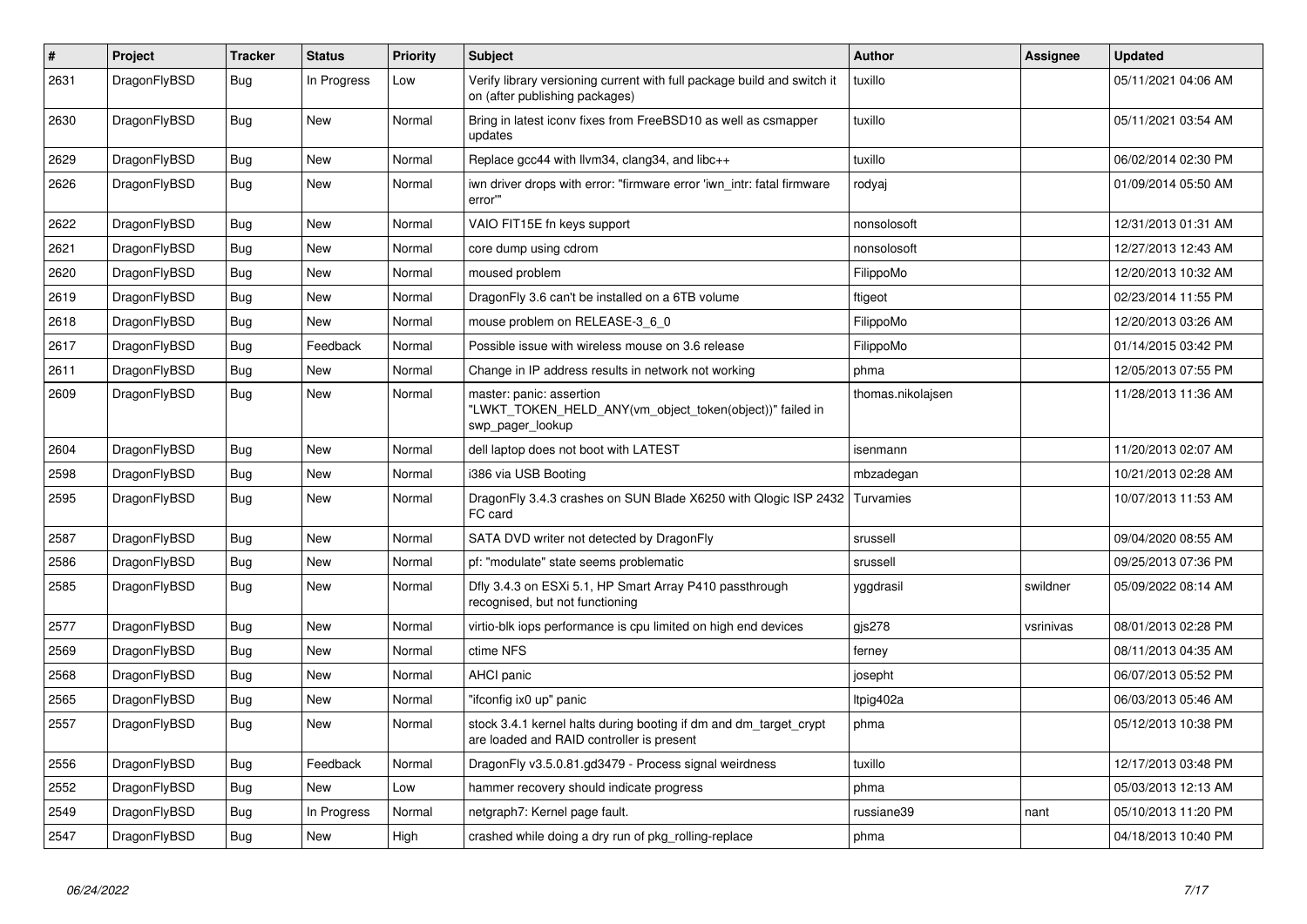| #    | Project      | <b>Tracker</b> | <b>Status</b> | <b>Priority</b> | <b>Subject</b>                                                                                                               | Author            | Assignee | <b>Updated</b>      |
|------|--------------|----------------|---------------|-----------------|------------------------------------------------------------------------------------------------------------------------------|-------------------|----------|---------------------|
| 2544 | DragonFlyBSD | Bug            | New           | Normal          | live DVD system boot (menu option 1) caused db> prompt on<br>PE1950                                                          | estrabd           |          | 05/11/2021 03:54 AM |
| 2535 | DragonFlyBSD | <b>Bug</b>     | <b>New</b>    | Normal          | Imap processes apparentlt blocked on disk I/O                                                                                | ftigeot           |          | 04/02/2013 09:31 AM |
| 2531 | DragonFlyBSD | Bug            | <b>New</b>    | Normal          | camcontrol fails to disable APM                                                                                              | m.lombardi85      |          | 03/23/2013 12:28 PM |
| 2529 | DragonFlyBSD | Bug            | <b>New</b>    | Low             | Sundance network adapter is not detected and attached                                                                        | kworr             |          | 03/25/2013 02:29 AM |
| 2526 | DragonFlyBSD | <b>Bug</b>     | New           | Normal          | hammer cleanup doesn't run on first day of DST                                                                               | pavalos           |          | 10/18/2016 05:28 PM |
| 2520 | DragonFlyBSD | Bug            | <b>New</b>    | Normal          | panic: assertion "IS_SERIALIZED((ifp->if_serializer))" failed in<br>if_default_serialize_assert at /usr/src/sys/net/if.c:437 | ano               |          | 03/09/2013 12:14 AM |
| 2509 | DragonFlyBSD | <b>Bug</b>     | <b>New</b>    | Normal          | Redefinition of DIRBLKSIZ in restore(8)                                                                                      | swildner          |          | 06/04/2022 04:40 AM |
| 2499 | DragonFlyBSD | Bug            | In Progress   | Urgent          | DRAGONFLY_3_2 lockd not responding correctly                                                                                 | Nerzhul           |          | 01/22/2013 12:47 PM |
| 2498 | DragonFlyBSD | Bug            | New           | Normal          | DFBSD v3.2.2-RELEASE - LIST_FIRST(&bp->b_dep) == NULL"<br>failed in vfs_vmio_release                                         | tuxillo           |          | 05/31/2022 04:09 PM |
| 2496 | DragonFlyBSD | Bug            | <b>New</b>    | Normal          | NTFS malloc limit exceeded                                                                                                   | plasmob           | tuxillo  | 02/19/2013 08:47 AM |
| 2495 | DragonFlyBSD | <b>Bug</b>     | New           | High            | DFBSD v3.3.0.960.g553fe7 - ocnt != 0" failed in<br>prop_object_release                                                       | tuxillo           |          | 05/31/2022 04:08 PM |
| 2493 | DragonFlyBSD | Bug            | <b>New</b>    | Normal          | vidcontrol: invalid video mode name                                                                                          | Svarov            |          | 01/24/2013 09:55 AM |
| 2490 | DragonFlyBSD | <b>Bug</b>     | <b>New</b>    | Normal          | nmalloc should color addresses to avoid cache bank conflictsw                                                                | vsrinivas         |          | 06/10/2014 05:51 AM |
| 2489 | DragonFlyBSD | <b>Bug</b>     | <b>New</b>    | Normal          | nmalloc doesn't cache VA for allocations > 8KB                                                                               | vsrinivas         |          | 06/10/2014 05:51 AM |
| 2473 | DragonFlyBSD | Bug            | New           | Normal          | Kernel crash when trying to up the wpi0 device (Dfly<br>v3.3.0.758.g47388-DEVELOPMENT)                                       | tomaz             |          | 02/24/2014 08:50 AM |
| 2459 | DragonFlyBSD | Bug            | Feedback      | Normal          | apic problems with HP Probook 4510s                                                                                          | thowe             |          | 11/27/2021 08:22 AM |
| 2453 | DragonFlyBSD | Bug            | New           | Normal          | panic: assertion "gd->gd spinlocks == $0$ " failed                                                                           | Johannes.Hofmann  |          | 11/12/2012 12:54 PM |
| 2444 | DragonFlyBSD | Bug            | <b>New</b>    | Normal          | Crash during Hammer overnight cleanup                                                                                        | justin            |          | 11/04/2012 07:58 AM |
| 2438 | DragonFlyBSD | Submit         | Feedback      | Normal          | <b>TRIM</b> fixes                                                                                                            | Anonymous         | tuxillo  | 05/11/2021 03:45 AM |
| 2436 | DragonFlyBSD | Bug            | New           | Normal          | panic: assertion "lp->lwp_qcpu == dd->cpuid" failed in<br>dfly_acquire_curproc                                               | thomas.nikolajsen |          | 01/23/2013 11:07 AM |
| 2434 | DragonFlyBSD | Bug            | <b>New</b>    | Normal          | BTX Halted - Boot fails on USB/GUI                                                                                           | lucmv             |          | 10/17/2012 08:12 PM |
| 2430 | DragonFlyBSD | <b>Bug</b>     | New           | Normal          | Alternate Password Hash method                                                                                               | robin.carey1      |          | 10/07/2012 06:28 AM |
| 2423 | DragonFlyBSD | Bug            | New           | Urgent          | After multiple panics/locks, hitting KKASSERT in<br>hammer init cursor                                                       | rumcic            |          | 09/18/2012 02:28 AM |
| 2421 | DragonFlyBSD | Bug            | New           | High            | Kernel panic: vm_fault: page 0xc0f70000 not busy!                                                                            | lentferj          |          | 10/03/2012 08:16 AM |
| 2416 | DragonFlyBSD | <b>Bug</b>     | New           | Normal          | 'entry can be removed on mounted nfs filesystem                                                                              | ftigeot           | tuxillo  | 06/03/2014 04:40 AM |
| 2414 | DragonFlyBSD | <b>Bug</b>     | In Progress   | Normal          | Lenovo S10 acpi freeze (not new)                                                                                             | davshao           |          | 05/11/2021 04:13 AM |
| 2412 | DragonFlyBSD | Bug            | New           | Normal          | wlan0 fails to get address via dhclient                                                                                      | nonsolosoft       |          | 08/30/2012 05:55 AM |
| 2403 | DragonFlyBSD | <b>Bug</b>     | New           | Low             | newfs -E doesn't handle /dev/serno device names properly                                                                     | ftigeot           |          | 08/17/2012 05:07 AM |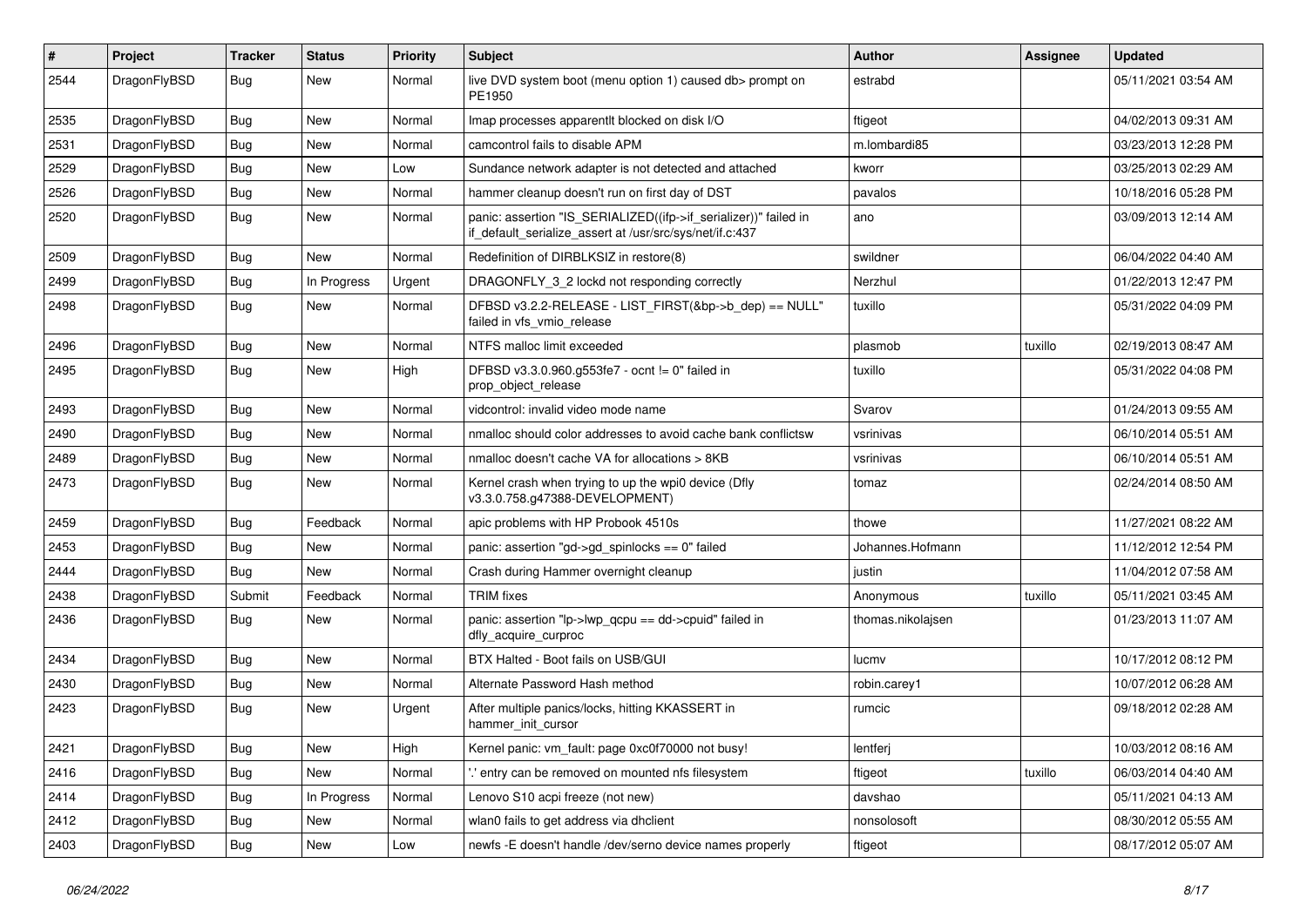| $\vert$ # | Project      | <b>Tracker</b> | <b>Status</b> | <b>Priority</b> | <b>Subject</b>                                                                             | <b>Author</b>     | Assignee  | <b>Updated</b>      |
|-----------|--------------|----------------|---------------|-----------------|--------------------------------------------------------------------------------------------|-------------------|-----------|---------------------|
| 2396      | DragonFlyBSD | <b>Bug</b>     | Feedback      | High            | Latest 3.1 development version core dumps while destroying master<br><b>PFS</b>            | sgeorge           |           | 01/23/2013 04:10 PM |
| 2391      | DragonFlyBSD | Bug            | In Progress   | Normal          | System lock with ahci and acpi enabled on ATI RS690 chipset with<br>SMB600 sata controller | jorisgio          | vadaszi   | 06/03/2015 03:51 PM |
| 2389      | DragonFlyBSD | Bug            | <b>New</b>    | Normal          | computer crashed while listing processes                                                   | phma              |           | 06/18/2012 02:49 PM |
| 2387      | DragonFlyBSD | Bug            | <b>New</b>    | Normal          | hammer ignores -t during dedup                                                             | phma              |           | 06/17/2012 12:30 PM |
| 2371      | DragonFlyBSD | <b>Bug</b>     | New           | Normal          | Timezone problem with America/Sao_Paulo                                                    | raitech           |           | 05/17/2012 01:42 PM |
| 2370      | DragonFlyBSD | <b>Bug</b>     | New           | Normal          | panic: ffs_valloc: dup alloc                                                               | marino            | vsrinivas | 02/01/2013 09:28 AM |
| 2369      | DragonFlyBSD | <b>Bug</b>     | <b>New</b>    | Normal          | panic: Bad link elm 0xffffffe07edf6068 next->prev != elm                                   | jaydg             |           | 08/15/2012 03:04 AM |
| 2360      | DragonFlyBSD | <b>Bug</b>     | In Progress   | Normal          | Wishlist: virtio driver import                                                             | vsrinivas         |           | 06/04/2022 04:16 AM |
| 2358      | DragonFlyBSD | <b>Bug</b>     | In Progress   | Normal          | DFBSD v3.0.2.32.g928ca - panic: hammer: insufficient undo FIFO<br>space!                   | tuxillo           | tuxillo   | 05/10/2021 02:50 AM |
| 2353      | DragonFlyBSD | <b>Bug</b>     | In Progress   | Normal          | panic: assertion "gd->gd_spinlocks_wr == 0" failed in<br>bsd4 schedulerclock               | jaydg             | alexh     | 11/28/2012 01:57 AM |
| 2351      | DragonFlyBSD | Bug            | In Progress   | Normal          | DFBSD v3.1.0.579.g44ccf - Stuck during startup, random freezes                             | tuxillo           |           | 04/24/2012 08:21 AM |
| 2347      | DragonFlyBSD | Bug            | Feedback      | High            | Hammer PFSes destroy does not give back full space allocated to<br><b>PFS</b>              | sgeorge           |           | 07/19/2012 01:11 AM |
| 2345      | DragonFlyBSD | <b>Bug</b>     | In Progress   | Normal          | DFBSD v3.1.0.457.gd679f - NFS panic on diskless station                                    | tuxillo           |           | 04/07/2012 05:22 PM |
| 2331      | DragonFlyBSD | Bug            | New           | Normal          | reading mouse mode from unopen file descriptor hangs mouse<br>driver                       | phma              |           | 03/14/2012 09:43 AM |
| 2329      | DragonFlyBSD | <b>Bug</b>     | <b>New</b>    | Normal          | ibm x3550 & acpi                                                                           | ano               |           | 06/03/2014 11:37 AM |
| 2324      | DragonFlyBSD | Bug            | New           | Normal          | natacotrol support > 2TB not working even after the ftigeot patch                          | zenny             |           | 03/03/2012 01:00 AM |
| 2319      | DragonFlyBSD | Bug            | <b>New</b>    | Normal          | crypt/passwd forward compat                                                                | c.turner1         |           | 02/28/2012 12:39 PM |
| 2316      | DragonFlyBSD | <b>Bug</b>     | <b>New</b>    | Normal          | Ungraceful invalid password handling for adding a new user in the<br>installer             | rune              |           | 04/27/2012 11:23 PM |
| 2311      | DragonFlyBSD | <b>Bug</b>     | <b>New</b>    | Normal          | Xorg crash having something to do with drm                                                 | phma              |           | 02/22/2012 09:59 AM |
| 2308      | DragonFlyBSD | <b>Bug</b>     | <b>New</b>    | Normal          | System freeze when unloading snd hda                                                       | jaydg             |           | 02/19/2012 07:15 AM |
| 2306      | DragonFlyBSD | <b>Bug</b>     | <b>New</b>    | Normal          | a crash starts the kernel debugger in text mode, but just reboots in<br>X                  | phma              |           | 02/11/2012 08:02 PM |
| 2297      | DragonFlyBSD | Bug            | <b>New</b>    | Normal          | strange NFS (client) error messages / problems                                             | Anonymous         |           | 02/19/2012 02:59 PM |
| 2296      | DragonFlyBSD | Bug            | In Progress   | High            | panic: assertion "m->wire_count > 0" failed                                                | thomas.nikolajsen |           | 08/30/2012 06:09 AM |
| 2292      | DragonFlyBSD | Bug            | <b>New</b>    | Normal          | re interface with jumbo frames (mtu larger than 1500) hangs after<br>some traffic          | Anonymous         |           | 01/31/2012 12:11 AM |
| 2288      | DragonFlyBSD | Bug            | Feedback      | Normal          | Random IO performance loss introduced since January 1st                                    | lentferj          |           | 01/23/2013 04:21 PM |
| 2287      | DragonFlyBSD | Bug            | <b>New</b>    | Normal          | HAMMER(ROOT) Illegal UNDO TAIL signature at<br>300000001967c000                            | y0n3t4n1          |           | 11/07/2018 01:22 AM |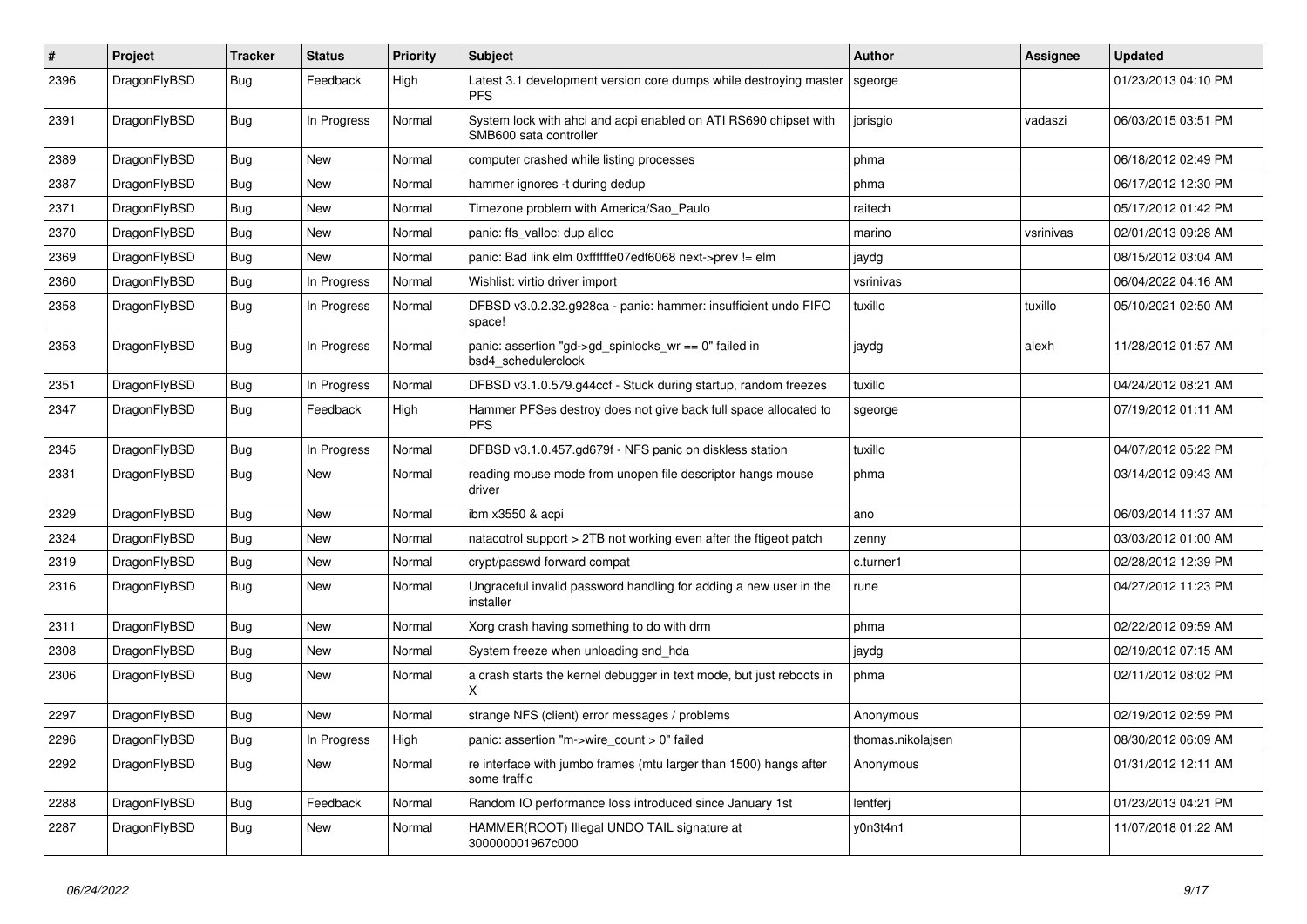| $\sharp$ | Project      | <b>Tracker</b> | <b>Status</b> | <b>Priority</b> | Subject                                                                                                    | <b>Author</b> | Assignee | <b>Updated</b>      |
|----------|--------------|----------------|---------------|-----------------|------------------------------------------------------------------------------------------------------------|---------------|----------|---------------------|
| 2283     | DragonFlyBSD | Bug            | New           | Normal          | DFBSD DragonFly v2.13.0.957.g4f459 - pmap_release: page<br>should already be gone 0xc27120bc               | tuxillo       |          | 01/23/2012 03:03 AM |
| 2282     | DragonFlyBSD | Bug            | In Progress   | Normal          | gdb segfaults with certain corefiles                                                                       | tuxillo       |          | 01/18/2012 04:40 PM |
| 2265     | DragonFlyBSD | <b>Bug</b>     | New           | Normal          | mbsrtowcs does not properly handle invalid mbstate t in ps                                                 | c.turner1     | swildner | 01/10/2012 07:56 PM |
| 2254     | DragonFlyBSD | Bug            | New           | Normal          | panic: assertion "ref < &td->td_toks_end" failed in lwkt_gettoken at<br>/usr/src/sys/kern/lwkt_token.c:588 | eocallaghan   |          | 12/05/2011 10:21 PM |
| 2252     | DragonFlyBSD | Bug            | New           | Low             | snd_hda not useable if loaded via /boot/loader.conf                                                        | xbit          | swildner | 12/14/2011 12:23 AM |
| 2250     | DragonFlyBSD | Bug            | <b>New</b>    | Normal          | Kernel panic                                                                                               | adamk         |          | 11/23/2018 01:10 AM |
| 2248     | DragonFlyBSD | Bug            | <b>New</b>    | Normal          | sysctl panic                                                                                               | pavalos       |          | 11/23/2011 06:23 PM |
| 2245     | DragonFlyBSD | Bug            | New           | Normal          | panic: assertion "ref < &td->td_toks_end" failed in lwkt_gettoken at<br>/usr/src/sys/kern/lwkt token.c:588 | juanfra684    |          | 11/22/2011 07:41 PM |
| 2224     | DragonFlyBSD | Bug            | New           | Normal          | v2.13.0.291.gaa7ec - Panic on fq while installing world                                                    | tuxillo       |          | 11/18/2011 01:40 AM |
| 2210     | DragonFlyBSD | Bug            | <b>New</b>    | Normal          | Bugtracker cannot assign default project for new users                                                     | ahuete.devel  |          | 11/17/2011 11:30 AM |
| 2199     | DragonFlyBSD | Bug            | New           | Normal          | screen segfaults if utmpx isn't present                                                                    | pavalos       |          | 11/15/2011 10:52 PM |
| 2182     | DragonFlyBSD | Bug            | New           | Normal          | if msk PHY FIFO underrun/overflow                                                                          | nonsolosoft   |          | 09/03/2012 06:39 AM |
| 2171     | DragonFlyBSD | Bug            | New           | Normal          | DFBSD v2.13.0.151.gdc8442 - panic: assertion "(*ptep &<br>$(PG MANAGED PG V)) == PG V"$                    | tuxillo       |          | 11/04/2011 05:06 PM |
| 2167     | DragonFlyBSD | Bug            | <b>New</b>    | Normal          | shutdown/reboot fails after uptime msg                                                                     | marino        |          | 11/28/2011 03:01 AM |
| 2166     | DragonFlyBSD | Bug            | <b>New</b>    | Normal          | DFBSD v2.13.0.109.g05b9d - Strange lockups                                                                 | tuxillo       |          | 10/29/2011 11:20 AM |
| 2164     | DragonFlyBSD | Bug            | New           | Normal          | panic on reboot from usb.                                                                                  | eocallaghan   |          | 10/27/2011 09:29 AM |
| 2161     | DragonFlyBSD | Bug            | New           | Normal          | Outdated xorg.conf file gets installed into etc and screws up mouse                                        | eocallaghan   |          | 10/27/2011 01:51 PM |
| 2158     | DragonFlyBSD | Bug            | <b>New</b>    | Normal          | iwn panics with assertion on boot.                                                                         | eocallaghan   |          | 10/24/2011 04:13 PM |
| 2154     | DragonFlyBSD | Bug            | New           | Normal          | vkernel copyout() doesn't return EFAULT on error                                                           | vsrinivas     |          | 10/20/2011 03:53 AM |
| 2153     | DragonFlyBSD | <b>Bug</b>     | New           | Normal          | Too many unuseful warnings at boot                                                                         | juanfra684    |          | 10/18/2011 10:16 PM |
| 2141     | DragonFlyBSD | <b>Bug</b>     | New           | Urgent          | loader and/or documentation broken                                                                         | sjg           |          | 01/20/2012 10:51 AM |
| 2140     | DragonFlyBSD | Bug            | New           | High            | hammer_io_delallocate panic with 'duplicate entry' message                                                 | ttw           |          | 10/07/2011 12:22 PM |
| 2138     | DragonFlyBSD | <b>Bug</b>     | New           | Normal          | > 100% CPU usage                                                                                           | robin.carey1  |          | 09/26/2011 12:20 PM |
| 2136     | DragonFlyBSD | <b>Bug</b>     | <b>New</b>    | Normal          | socketpair() doesn't free file descriptors on copyout failure                                              | vsrinivas     |          | 04/05/2013 09:13 AM |
| 2129     | DragonFlyBSD | Bug            | <b>New</b>    | Normal          | DFBSD v2.11.0.661.gf9438 i386 - panic: lockmgr thrd sleep                                                  | tuxillo       |          | 09/05/2011 09:49 AM |
| 2125     | DragonFlyBSD | <b>Bug</b>     | New           | Normal          | Weird garbage in dmesg                                                                                     | herrgard      |          | 08/30/2011 08:04 PM |
| 2124     | DragonFlyBSD | <b>Bug</b>     | New           | Normal          | getty repeating too quickly on port /dev/ttyv0                                                             | sgeorge.ml    |          | 09/01/2011 04:28 AM |
| 2123     | DragonFlyBSD | <b>Bug</b>     | New           | Normal          | hammer is losing files                                                                                     | schmir        |          | 08/30/2011 07:56 PM |
| 2122     | DragonFlyBSD | Submit         | New           | Normal          | [Review] Fixes to the VFS layer                                                                            | ftigeot       |          | 05/31/2022 03:25 PM |
| 2117     | DragonFlyBSD | <b>Bug</b>     | New           | High            | ACPI and/or bce(4) problem with 2.11.0.673.g0d557 on HP DL380<br>G6                                        | pauska        |          | 08/22/2011 10:15 AM |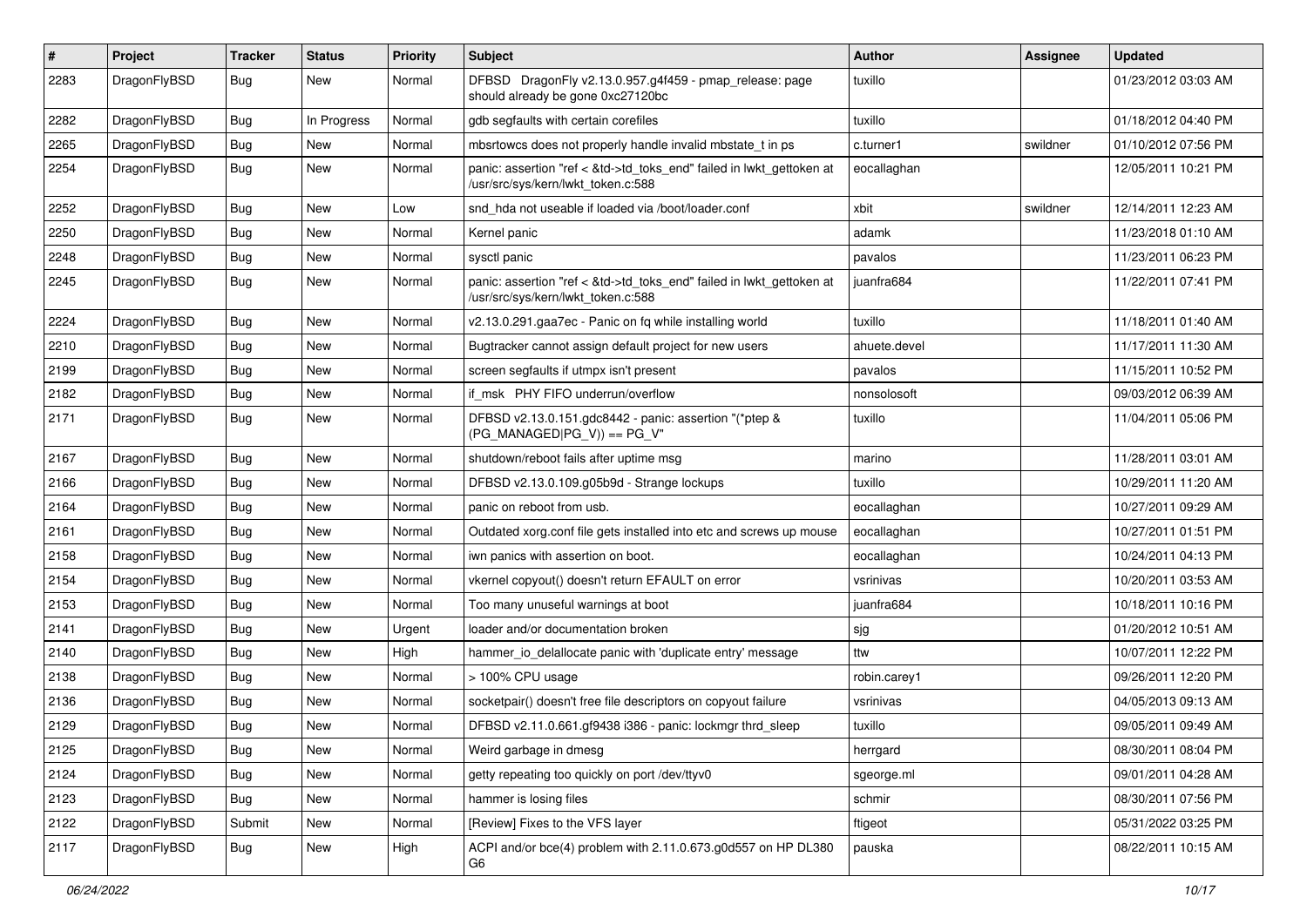| $\vert$ # | Project      | <b>Tracker</b> | <b>Status</b> | <b>Priority</b> | Subject                                                                                    | <b>Author</b> | <b>Assignee</b> | <b>Updated</b>      |
|-----------|--------------|----------------|---------------|-----------------|--------------------------------------------------------------------------------------------|---------------|-----------------|---------------------|
| 2115      | DragonFlyBSD | Bug            | <b>New</b>    | Normal          | [msk] system freeze after receive some paquet                                              | bsdsx         |                 | 08/22/2011 10:22 AM |
| 2113      | DragonFlyBSD | Bug            | <b>New</b>    | Normal          | nmalloc threaded program fork leak                                                         | vsrinivas     | vsrinivas       | 08/11/2011 07:25 PM |
| 2107      | DragonFlyBSD | Bug            | <b>New</b>    | Normal          | 2.10.1 sata dvd drive issue                                                                | ausppc        |                 | 07/31/2011 08:41 PM |
| 2104      | DragonFlyBSD | Bug            | <b>New</b>    | Normal          | network configuration seg. fault on install CD                                             | navratil      |                 | 07/26/2011 07:55 AM |
| 2100      | DragonFlyBSD | Bug            | Feedback      | Normal          | devfs related panic                                                                        | sepherosa     | alexh           | 07/10/2011 02:29 PM |
| 2099      | DragonFlyBSD | Bug            | New           | Normal          | page fault panic in vm system                                                              | pavalos       |                 | 07/10/2011 08:51 AM |
| 2098      | DragonFlyBSD | Submit         | <b>New</b>    | Normal          | [PATCH] correct ath man page example<br>(/usr/src/share/man/man4/ath.4)                    | nobody        |                 | 11/15/2011 12:27 AM |
| 2095      | DragonFlyBSD | Bug            | <b>New</b>    | Low             | Running installer post-install: Unsupported DFUI transport "                               | greenrd       |                 | 06/26/2011 09:20 AM |
| 2094      | DragonFlyBSD | Bug            | <b>New</b>    | Normal          | Segfault when gdb printing backtrace from core dump                                        | greenrd       |                 | 06/25/2011 04:14 PM |
| 2092      | DragonFlyBSD | Bug            | <b>New</b>    | Normal          | Panic: Bad link elm 0x next->prev != elm                                                   | masterblaster | dillon          | 12/04/2011 12:49 PM |
| 2090      | DragonFlyBSD | Bug            | Feedback      | Normal          | snd_hda does not support headphone automute                                                | justin        |                 | 03/29/2012 08:03 PM |
| 2085      | DragonFlyBSD | Bug            | New           | Normal          | panic: assertion: (m->flags & PG_MAPPED) == 0 in<br>vm_page_free_toq                       | vsrinivas     |                 | 06/10/2011 07:48 AM |
| 2084      | DragonFlyBSD | Bug            | <b>New</b>    | Normal          | DFBSD v2.11.0.242.g4d317 - panic: zone: entry not free                                     | tuxillo       |                 | 07/03/2012 01:23 AM |
| 2082      | DragonFlyBSD | Bug            | <b>New</b>    | Normal          | dfbsd 2.10.1 amd64 - mc port build error with 'bmake bin-install'                          | sun-doctor    |                 | 05/25/2011 07:18 PM |
| 2081      | DragonFlyBSD | Bug            | Feedback      | Normal          | Panic on device "detach" / "failure"                                                       | vsrinivas     |                 | 02/29/2012 07:11 AM |
| 2080      | DragonFlyBSD | Bug            | New           | Normal          | panic: lockmgr thrd_sleep: called from interrupt, ipi, or hard code<br>section             | rumcic        |                 | 05/30/2011 05:06 PM |
| 2078      | DragonFlyBSD | Bug            | <b>New</b>    | Normal          | DFBSD i386 v2.11.0.201.g3ed2f - Panic during installworld into a<br>vn0 device             | tuxillo       |                 | 05/19/2011 07:50 PM |
| 2077      | DragonFlyBSD | Bug            | New           | Normal          | USB devices conflicting                                                                    | srussell      |                 | 05/17/2011 05:12 PM |
| 2075      | DragonFlyBSD | Bug            | <b>New</b>    | Normal          | pflogd on x86 64                                                                           | fanch         |                 | 05/16/2011 04:04 PM |
| 2072      | DragonFlyBSD | Bug            | New           | Normal          | Fatal trap 12: stopped at lwkt send ipig3                                                  | rumcic        |                 | 05/17/2011 04:12 AM |
| 2071      | DragonFlyBSD | Bug            | <b>New</b>    | High            | Panic on assertion: (int)(flg->seq - seq) > 0 in hammer_flusher_flush<br>after inode error | vsrinivas     |                 | 06/12/2011 07:59 AM |
| 2067      | DragonFlyBSD | Bug            | <b>New</b>    | Normal          | sound/pcm: "play interrupt timeout, channel dead"                                          | matthiasr     |                 | 05/11/2021 03:55 AM |
| 2061      | DragonFlyBSD | Bug            | <b>New</b>    | Normal          | USB keyboard boot panic                                                                    | sjg           |                 | 05/04/2012 12:20 AM |
| 2055      | DragonFlyBSD | Bug            | <b>New</b>    | Normal          | $ssh + IPV6 + bridge \Rightarrow connection freezes$                                       | steve         |                 | 04/24/2011 07:13 PM |
| 2052      | DragonFlyBSD | Bug            | New           | Normal          | Kernel panic: CPU APIC ID out of range                                                     | Anonymous     |                 | 05/02/2011 11:06 AM |
| 2051      | DragonFlyBSD | <b>Bug</b>     | New           | Normal          | No ipv6 lan route entry created on 2.10                                                    | ftigeot       |                 | 04/21/2011 10:37 AM |
| 2048      | DragonFlyBSD | <b>Bug</b>     | New           | Normal          | panic: ffs_sync: rofs mod                                                                  | pavalos       |                 | 04/12/2011 05:45 AM |
| 2045      | DragonFlyBSD | Bug            | New           | Normal          | ral(4): Fatal trap 12: page fault while in kernel mode (two panics)                        | herrgard      |                 | 11/03/2011 05:34 PM |
| 2042      | DragonFlyBSD | <b>Bug</b>     | New           | Normal          | kernel panic, when run boot0cfg                                                            | sepherosa     |                 | 05/31/2022 03:01 PM |
| 2037      | DragonFlyBSD | Bug            | Feedback      | Normal          | Panic Bad link elm while building packages                                                 | ftigeot       | dillon          | 04/21/2011 07:20 AM |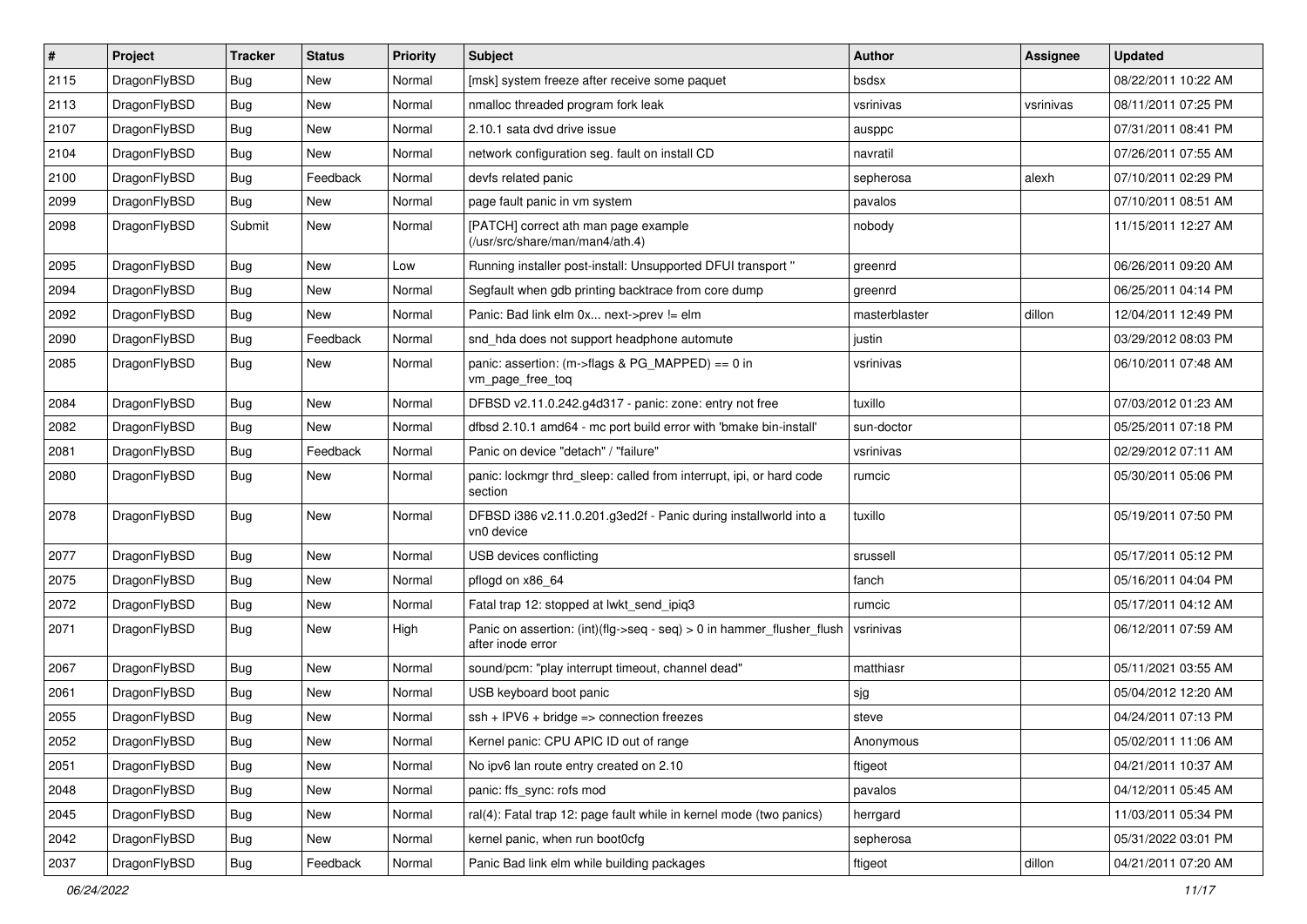| $\#$ | Project      | <b>Tracker</b> | <b>Status</b> | <b>Priority</b> | <b>Subject</b>                                                                                                                                                                                    | <b>Author</b>      | <b>Assignee</b> | <b>Updated</b>      |
|------|--------------|----------------|---------------|-----------------|---------------------------------------------------------------------------------------------------------------------------------------------------------------------------------------------------|--------------------|-----------------|---------------------|
| 2020 | DragonFlyBSD | Bug            | New           | Low             | Port brcm80211 driver from Linux to DragonFly BSD                                                                                                                                                 | studer             |                 | 03/05/2011 10:54 PM |
| 2013 | DragonFlyBSD | <b>Bug</b>     | In Progress   | Normal          | oversized DMA request loop                                                                                                                                                                        | josepht            |                 | 05/11/2021 04:06 AM |
| 2008 | DragonFlyBSD | <b>Bug</b>     | New           | Normal          | lwkt_setcpu_remote: td->td_flags 00800621 console flood                                                                                                                                           | pavalos            |                 | 03/06/2011 09:37 PM |
| 2004 | DragonFlyBSD | Bug            | <b>New</b>    | Normal          | LWKT WAIT IPIQ panic                                                                                                                                                                              | steve              |                 | 03/08/2011 05:46 PM |
| 1990 | DragonFlyBSD | Bug            | <b>New</b>    | Normal          | /mnt too large to mount                                                                                                                                                                           | peur.neu           |                 | 02/16/2011 11:24 PM |
| 1984 | DragonFlyBSD | Bug            | New           | Normal          | hammer mount fails after crash - HAMMER: FIFO record bad head<br>signature                                                                                                                        | thomas.nikolajsen  |                 | 03/08/2011 06:57 PM |
| 1982 | DragonFlyBSD | Bug            | New           | Low             | There is no linuxulator on x86-64                                                                                                                                                                 | herrgard           |                 | 05/31/2022 02:25 PM |
| 1975 | DragonFlyBSD | Bug            | New           | Normal          | Applications seg fault in select() and poll()                                                                                                                                                     | rumcic             |                 | 05/31/2022 02:58 PM |
| 1969 | DragonFlyBSD | <b>Bug</b>     | <b>New</b>    | Normal          | pf-related network problem                                                                                                                                                                        | pavalos            | lentferj        | 02/01/2011 06:57 PM |
| 1964 | DragonFlyBSD | <b>Bug</b>     | New           | Normal          | iwn (panic assertion : wlan assert serialized)                                                                                                                                                    | sjmm.ptr           | josepht         | 02/01/2011 12:57 PM |
| 1961 | DragonFlyBSD | Bug            | <b>New</b>    | Normal          | Can't create dump from DDB                                                                                                                                                                        | shamaz             |                 | 01/29/2011 09:02 PM |
| 1959 | DragonFlyBSD | Bug            | New           | Normal          | DFBSD v2.9.1.422.gc98f2 - Panic during boot - IPv6 and PF                                                                                                                                         | tuxillo            |                 | 01/13/2011 03:37 AM |
| 1951 | DragonFlyBSD | Bug            | New           | Normal          | dma_timeouts at phyaddr on a good hdd                                                                                                                                                             | peur.neu           |                 | 01/04/2011 07:12 AM |
| 1949 | DragonFlyBSD | <b>Bug</b>     | New           | Normal          | iwn panic                                                                                                                                                                                         | pavalos            |                 | 01/30/2011 03:21 AM |
| 1947 | DragonFlyBSD | <b>Bug</b>     | New           | Low             | GA-880GM-UD2H (rev. 1.3) AHCI fails to detect disks at the end of<br>the RAID controller                                                                                                          | eocallaghan        |                 | 11/27/2021 08:46 AM |
| 1946 | DragonFlyBSD | Bug            | <b>New</b>    | Normal          | ieee80211 panic                                                                                                                                                                                   | pavalos            | josepht         | 01/27/2011 06:00 PM |
| 1944 | DragonFlyBSD | <b>Bug</b>     | New           | Normal          | panic: backing_object 0xdea7b258 was somehow re-referenced<br>during collapse!                                                                                                                    | sepherosa          |                 | 12/27/2010 02:06 AM |
| 1943 | DragonFlyBSD | Bug            | New           | Normal          | hammer assertion panic                                                                                                                                                                            | peter              |                 | 12/27/2010 12:45 AM |
| 1942 | DragonFlyBSD | Bug            | New           | Normal          | locking against myself in getcacheblk()?                                                                                                                                                          | qhwt.dfly          |                 | 05/31/2022 02:15 PM |
| 1941 | DragonFlyBSD | <b>Bug</b>     | <b>New</b>    | Normal          | wlan config crash                                                                                                                                                                                 | abandon.every.hope |                 | 12/24/2010 07:54 PM |
| 1939 | DragonFlyBSD | Bug            | New           | Normal          | Panic on nightly build and stress test box                                                                                                                                                        | lentferj           |                 | 12/18/2010 08:41 AM |
| 1935 | DragonFlyBSD | Bug            | New           | Normal          | mouse does not work after switching between x and console                                                                                                                                         | shamaz             |                 | 12/13/2010 10:06 AM |
| 1923 | DragonFlyBSD | <b>Bug</b>     | New           | Normal          | Abysmal NFS performance with IPv6                                                                                                                                                                 | ftigeot            |                 | 12/05/2010 09:34 PM |
| 1921 | DragonFlyBSD | Bug            | In Progress   | Normal          | we miss mlockall                                                                                                                                                                                  | alexh              | tuxillo         | 06/18/2022 04:08 AM |
| 1920 | DragonFlyBSD | <b>Bug</b>     | New           | High            | system hangs                                                                                                                                                                                      | zhtw               |                 | 11/22/2010 08:59 AM |
| 1917 | DragonFlyBSD | Bug            | New           | Normal          | panic: assertion: (RB_EMPTY(&ip->rec_tree) && (ip->flags &<br>HAMMER_INODE_XDIRTY) == 0)    (!RB_EMPTY(&ip->rec_tree)<br>&& (ip->flags & HAMMER_INODE_XDIRTY) != 0) in<br>hammer_flush_inode_done | qhwt.dfly          |                 | 11/24/2010 03:23 AM |
| 1916 | DragonFlyBSD | Bug            | New           | Normal          | Constant crashes on x86 64 with UFS                                                                                                                                                               | lentferj           |                 | 11/21/2010 07:40 PM |
| 1913 | DragonFlyBSD | Bug            | New           | Normal          | panic: assertion: ip->flush_state != HAMMER_FST_FLUSH in<br>hammer_flush_inode_core                                                                                                               | swildner           |                 | 11/20/2010 05:27 PM |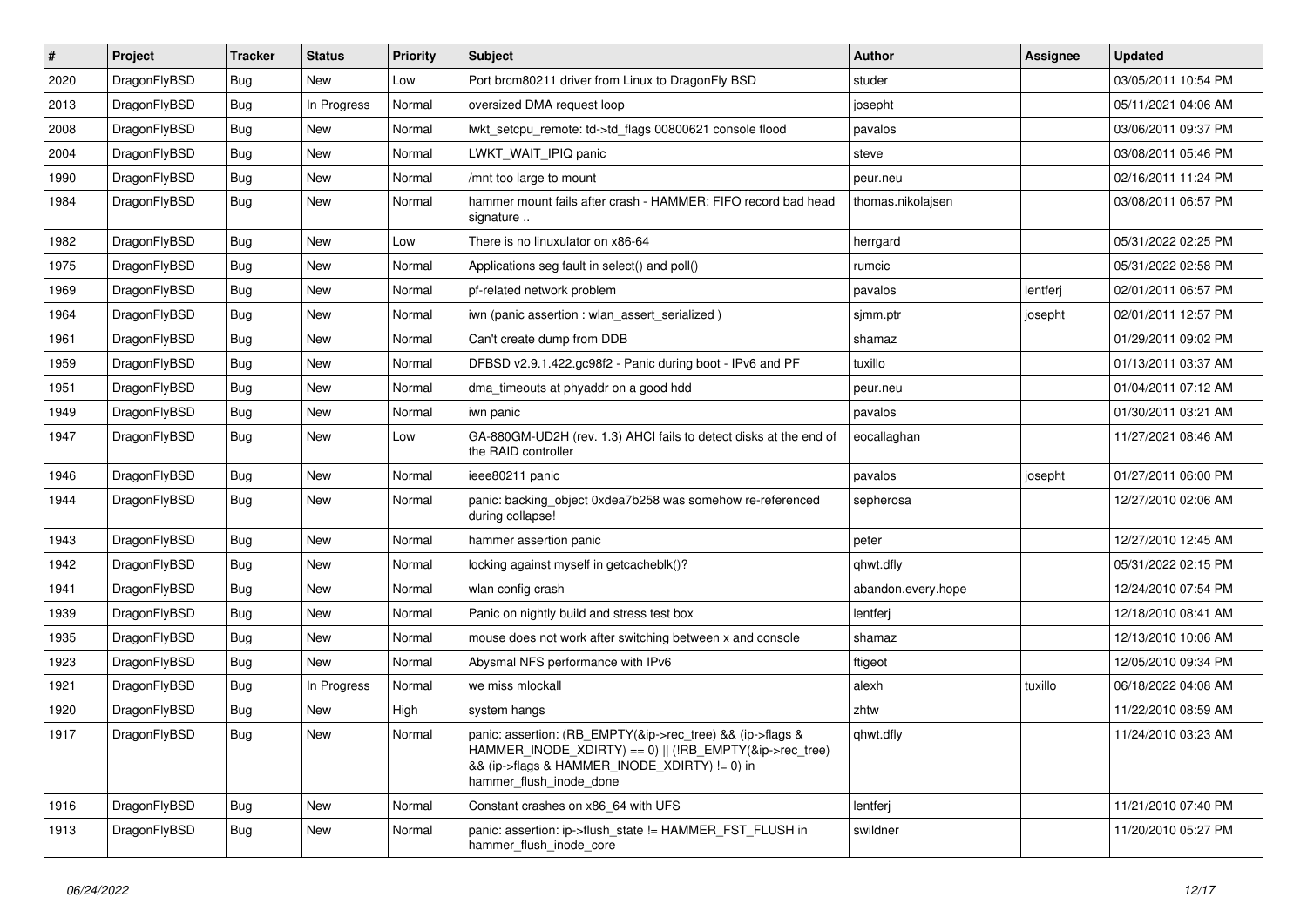| $\sharp$ | Project      | <b>Tracker</b> | <b>Status</b> | <b>Priority</b> | Subject                                                                                   | <b>Author</b>    | Assignee | <b>Updated</b>      |
|----------|--------------|----------------|---------------|-----------------|-------------------------------------------------------------------------------------------|------------------|----------|---------------------|
| 1907     | DragonFlyBSD | <b>Bug</b>     | New           | Normal          | Hammer crash in hammer_flusher_flush()                                                    | swildner         |          | 11/11/2010 05:07 AM |
| 1899     | DragonFlyBSD | Bug            | <b>New</b>    | Normal          | Keyboard doesn't work                                                                     | fransm           |          | 05/15/2022 03:32 PM |
| 1884     | DragonFlyBSD | <b>Bug</b>     | <b>New</b>    | Normal          | System completely freezes while listening music (devbuf: malloc<br>limit exceeded)        | shamaz           |          | 01/24/2011 05:00 PM |
| 1882     | DragonFlyBSD | Bug            | <b>New</b>    | Low             | Idea for handling new USB vendor/device codes                                             | bmk              |          | 10/20/2010 12:15 PM |
| 1877     | DragonFlyBSD | Bug            | New           | Normal          | Freeze during 1st hammer cleanup after new install                                        | elekktretterr    |          | 05/15/2022 11:43 AM |
| 1876     | DragonFlyBSD | Bug            | <b>New</b>    | Normal          | devfs in jail + logging out from console(ttyv1+) -> panic                                 | qhwt.dfly        | tuxillo  | 05/31/2022 03:24 PM |
| 1874     | DragonFlyBSD | Bug            | <b>New</b>    | Normal          | mpd listening on all IPs, accepting only on one                                           | rumcic           |          | 05/08/2011 01:01 PM |
| 1873     | DragonFlyBSD | Bug            | New           | Normal          | Panic upon usb mouse detach and reattaching                                               | rumcic           |          | 02/01/2011 09:53 AM |
| 1867     | DragonFlyBSD | Bug            | <b>New</b>    | Normal          | it(4) motherboard and fan problems                                                        | tuxillo          |          | 07/08/2011 10:48 AM |
| 1861     | DragonFlyBSD | Bug            | New           | Normal          | panic via kprintf (lockmgr called in a hard section)                                      | vsrinivas        |          | 10/11/2010 12:56 AM |
| 1860     | DragonFlyBSD | Bug            | Feedback      | Normal          | Panic while creating UFS fs on vn(4) for initrd                                           | matthias         |          | 02/29/2012 07:16 AM |
| 1850     | DragonFlyBSD | Bug            | New           | Normal          | volume-add on hammer root fs panic                                                        | Johannes.Hofmann |          | 04/18/2019 04:27 AM |
| 1836     | DragonFlyBSD | Bug            | New           | Normal          | Incorrect TCP checksum show up in tcpdump                                                 | robgar1          |          | 05/15/2022 11:22 AM |
| 1831     | DragonFlyBSD | Bug            | Feedback      | High            | HAMMER "malloc limit exceeded" panic                                                      | eocallaghan      | dillon   | 06/04/2022 04:38 AM |
| 1826     | DragonFlyBSD | Bug            | New           | Normal          | panic during boot: assertion so->so_port  in tcp_input                                    | ftigeot          |          | 05/15/2022 11:05 AM |
| 1824     | DragonFlyBSD | Bug            | Feedback      | Normal          | kernel panic, x86, 2.7.3.859.ge5104                                                       | akirchhoff135014 |          | 03/10/2013 07:49 AM |
| 1819     | DragonFlyBSD | Bug            | In Progress   | Low             | truss - Major revamping task list                                                         | tuxillo          | tuxillo  | 11/27/2021 08:45 AM |
| 1818     | DragonFlyBSD | Bug            | New           | Normal          | panic: Bad tailq NEXT (kqueue issue ?)                                                    | ftigeot          |          | 05/15/2022 11:40 AM |
| 1786     | DragonFlyBSD | Bug            | <b>New</b>    | Normal          | Calling NULL function pointer initiates panic loop                                        | sjg              |          | 10/11/2010 05:28 PM |
| 1774     | DragonFlyBSD | Bug            | New           | Normal          | New IP header cleanup branch available for testing                                        | dillon           |          | 05/15/2022 10:59 AM |
| 1769     | DragonFlyBSD | Bug            | New           | Normal          | panic: assertion: _tp->tt_msg->tt_cpuid == mycpuid in<br>tcp_callout_active               | pavalos          | sjg      | 05/15/2022 11:07 AM |
| 1749     | DragonFlyBSD | Bug            | In Progress   | Normal          | HAMMER fsstress panic in hammer_flush_inode_core<br>'ip->flush_state != HAMMER_FST_FLUSH' | vsrinivas        |          | 05/11/2021 04:06 AM |
| 1745     | DragonFlyBSD | Bug            | Feedback      | Normal          | kmalloc panic                                                                             | josepht          |          | 05/11/2021 04:05 AM |
| 1744     | DragonFlyBSD | Bug            | In Progress   | Normal          | HAMMER fsstress panic in hammer setup child callback                                      | vsrinivas        |          | 05/11/2021 04:05 AM |
| 1727     | DragonFlyBSD | Bug            | Feedback      | Normal          | CD boot panic (2.6.1) (usb?)                                                              | kiril            |          | 05/15/2022 05:10 AM |
| 1718     | DragonFlyBSD | Bug            | Feedback      | Normal          | IDE disk drive not detected by x86_64 2.6.1 Live CD                                       | bcox             |          | 11/27/2021 08:25 AM |
| 1717     | DragonFlyBSD | <b>Bug</b>     | Feedback      | Normal          | HAMMER panic in hammer cursor down()                                                      | josepht1         |          | 05/11/2021 04:05 AM |
| 1714     | DragonFlyBSD | <b>Bug</b>     | New           | Low             | hwpmc                                                                                     | alexh            | swildner | 08/18/2012 02:03 PM |
| 1700     | DragonFlyBSD | Submit         | In Progress   | Normal          | skip boot2 menu on <enter></enter>                                                        | Johannes.Hofmann | tuxillo  | 05/15/2022 08:35 AM |
| 1695     | DragonFlyBSD | Bug            | New           | Normal          | NFS-related system breakdown                                                              | Anonymous        |          | 04/10/2014 12:35 AM |
| 1672     | DragonFlyBSD | <b>Bug</b>     | Feedback      | Normal          | panic (trap 12) around btree_search() in 2.4.1-RELEASE                                    | floid            |          | 01/19/2015 03:36 AM |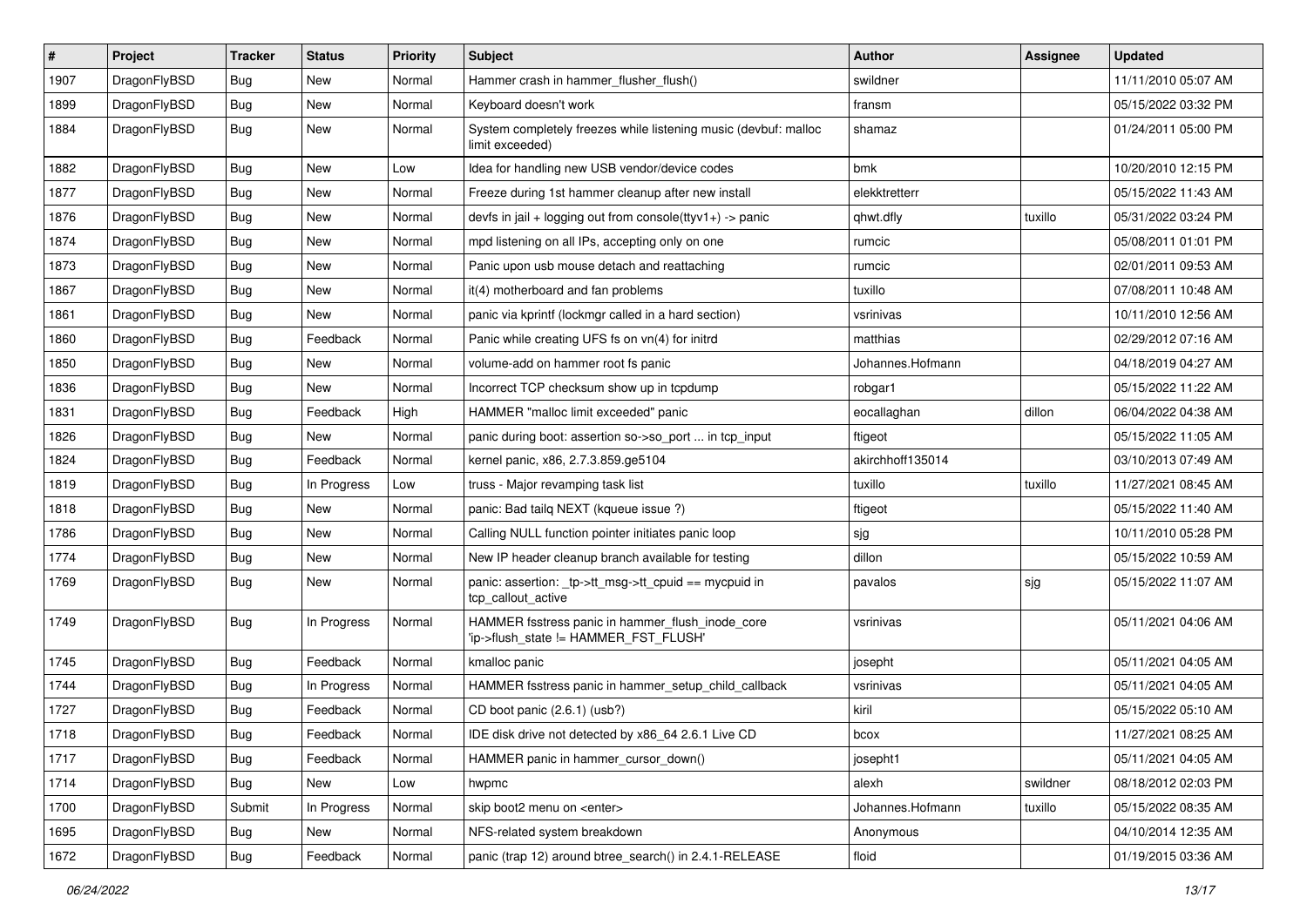| #    | Project      | <b>Tracker</b> | <b>Status</b> | <b>Priority</b> | Subject                                                                                         | <b>Author</b>  | Assignee | <b>Updated</b>      |
|------|--------------|----------------|---------------|-----------------|-------------------------------------------------------------------------------------------------|----------------|----------|---------------------|
| 1669 | DragonFlyBSD | Bug            | In Progress   | Normal          | Drive wont open using button                                                                    | elekktretterr  |          | 02/29/2012 12:05 PM |
| 1668 | DragonFlyBSD | Bug            | Feedback      | Normal          | Power button not working                                                                        | elekktretterr  |          | 03/10/2013 06:22 AM |
| 1661 | DragonFlyBSD | Bug            | In Progress   | Normal          | panic on password entry mount smb filesystem                                                    | vsrinivas      |          | 11/27/2021 08:29 AM |
| 1634 | DragonFlyBSD | Bug            | New           | Normal          | panic: spin lock: 0xe4ad1320, indefinitive wait!                                                | elekktretterr  |          | 01/19/2015 03:21 AM |
| 1618 | DragonFlyBSD | Bug            | Feedback      | Normal          | collision for 'struct pmap' when using RPC and <sys user.h=""></sys>                            | carenas        |          | 05/11/2021 04:05 AM |
| 1613 | DragonFlyBSD | Bug            | Feedback      | Normal          | USB Keyboard not working on master                                                              | elekktretterr  |          | 05/11/2021 04:05 AM |
| 1594 | DragonFlyBSD | Bug            | <b>New</b>    | Normal          | Kernel panic during boot from Live CD on Dell E6400                                             | bodie          |          | 05/11/2021 03:54 AM |
| 1593 | DragonFlyBSD | <b>Bug</b>     | Feedback      | Normal          | panic: assertion: ccb == ap->ap_err_ccb in ahci_put_err_ccb                                     | ftigeot        | ftigeot  | 05/15/2022 05:09 AM |
| 1592 | DragonFlyBSD | <b>Bug</b>     | Feedback      | Normal          | AcpiOSUnmapMemory: Warning, deallocation did not track<br>allocation.                           | eocallaghan    |          | 06/02/2014 07:45 AM |
| 1591 | DragonFlyBSD | Bug            | Feedback      | Normal          | Lenovo X301 hangs with AHCI Driver CMD TIMEOUT<br>STS=d0 <bsy></bsy>                            | eocallaghan    |          | 05/11/2021 04:05 AM |
| 1587 | DragonFlyBSD | Bug            | Feedback      | Normal          | can't gdb across fork                                                                           | corecode       | tuxillo  | 05/11/2021 03:54 AM |
| 1584 | DragonFlyBSD | <b>Bug</b>     | In Progress   | Normal          | can't use ssh from jail: debug1: read_passphrase: can't open<br>/dev/tty: Device busy           | corecode       | tuxillo  | 05/11/2021 03:53 AM |
| 1583 | DragonFlyBSD | Bug            | In Progress   | Normal          | panic: assertion: cursor->trans->sync_lock_refs > 0 in<br>hammer recover cursor                 | corecode       | tuxillo  | 05/11/2021 03:53 AM |
| 1580 | DragonFlyBSD | <b>Bug</b>     | Feedback      | Normal          | Panic (Fatal trap 12: page fault while in kernel mode) while playing<br>with pf and netif names | rumcic         |          | 12/21/2018 01:21 AM |
| 1579 | DragonFlyBSD | Bug            | Feedback      | Normal          | dfly 2.4.1 does not like HP DL360G4p and Smart Array 6400 with<br>MSA20                         | tomaz.borstnar | tuxillo  | 06/02/2014 02:44 PM |
| 1577 | DragonFlyBSD | Bug            | Feedback      | Normal          | panic: assertion: leaf->base.obj_id == ip->obj_id in<br>hammer_ip_delete_range                  | qhwt+dfly      |          | 05/11/2021 04:01 AM |
| 1563 | DragonFlyBSD | Bug            | Feedback      | Normal          | reset(1) doesn't reset terminal to the defaults                                                 | hasso          |          | 03/10/2013 04:17 AM |
| 1560 | DragonFlyBSD | Bug            | Feedback      | Normal          | Unable to modify partition table on ThinkPad T61p during install                                | rehsack        |          | 01/15/2015 08:57 AM |
| 1559 | DragonFlyBSD | Bug            | <b>New</b>    | Normal          | kernel trap                                                                                     | phma           |          | 11/27/2021 08:43 AM |
| 1556 | DragonFlyBSD | <b>Bug</b>     | <b>New</b>    | Normal          | many processes stuck in "hmrrcm", system unusable                                               | corecode       | tuxillo  | 05/11/2021 03:52 AM |
| 1547 | DragonFlyBSD | <b>Bug</b>     | In Progress   | Normal          | disklabel64 automatic sizing                                                                    | corecode       | tuxillo  | 05/11/2021 03:52 AM |
| 1538 | DragonFlyBSD | Bug            | <b>New</b>    | Low             | mountroot should probe file systems                                                             | corecode       | alexh    | 11/24/2010 06:35 PM |
| 1532 | DragonFlyBSD | Bug            | New           | Low             | jemalloc doesn't work on DragonFly                                                              | hasso          | sjg      | 08/02/2011 01:14 AM |
| 1528 | DragonFlyBSD | Bug            | In Progress   | Normal          | ktrace does not show proper return values for pipe(2)                                           | corecode       | tuxillo  | 05/11/2021 03:52 AM |
| 1525 | DragonFlyBSD | <b>Bug</b>     | New           | Normal          | boehm-gc problems                                                                               | hasso          |          | 10/13/2012 07:13 PM |
| 1521 | DragonFlyBSD | Bug            | Feedback      | Normal          | amd64 2.4 livecd won't mount root at boot                                                       | bolapara       |          | 01/28/2018 03:45 AM |
| 1502 | DragonFlyBSD | <b>Bug</b>     | In Progress   | Normal          | Lock while deleting files from nohistory HAMMER directories                                     | hasso          |          | 03/10/2013 04:28 AM |
| 1489 | DragonFlyBSD | <b>Bug</b>     | Feedback      | Normal          | panic: ufs_dirbad: bad dir                                                                      | rumcic         |          | 03/10/2013 04:34 AM |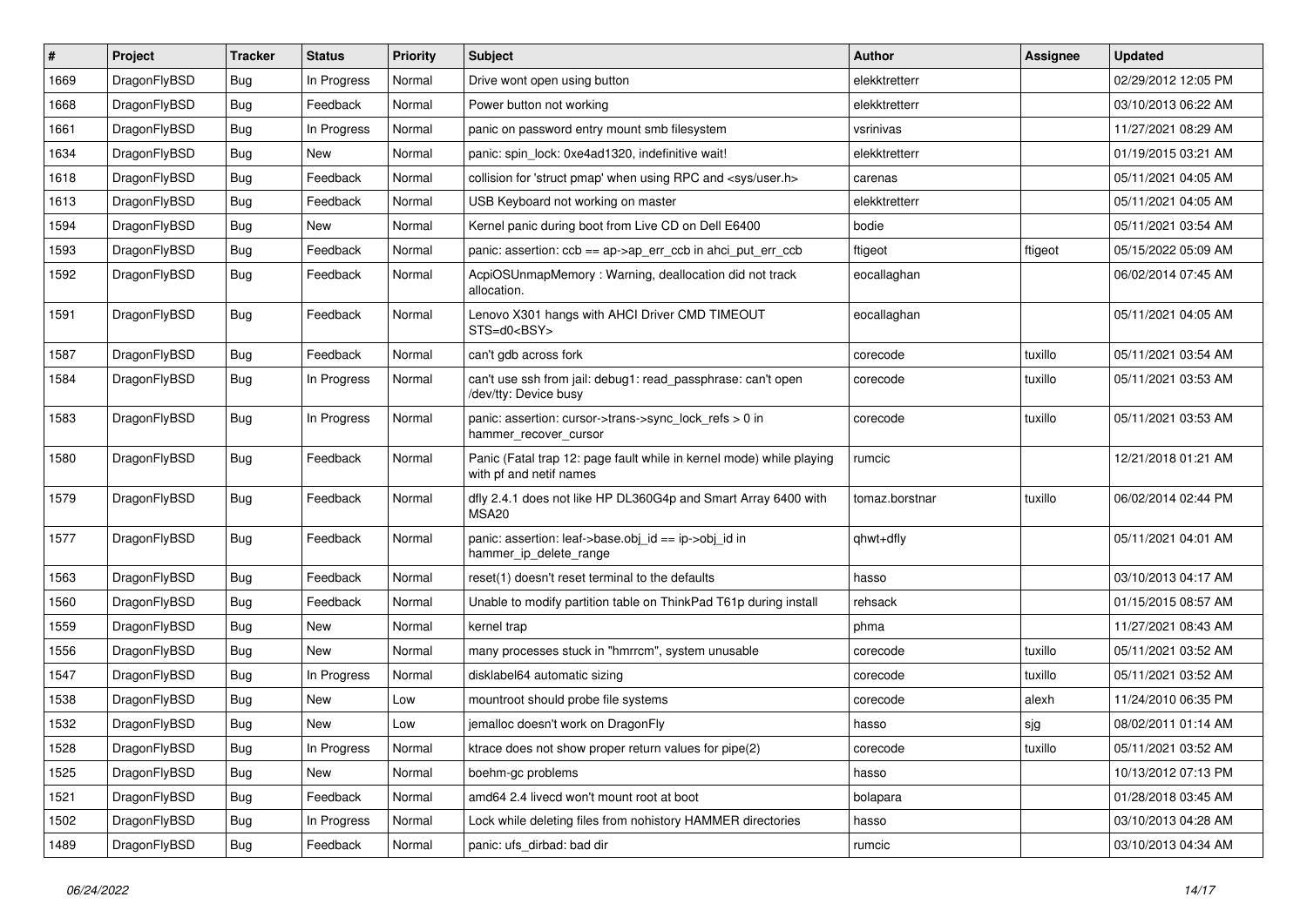| $\pmb{\#}$ | Project      | <b>Tracker</b> | <b>Status</b> | <b>Priority</b> | <b>Subject</b>                                                                                                                                            | Author        | <b>Assignee</b> | <b>Updated</b>      |
|------------|--------------|----------------|---------------|-----------------|-----------------------------------------------------------------------------------------------------------------------------------------------------------|---------------|-----------------|---------------------|
| 1486       | DragonFlyBSD | <b>Bug</b>     | Feedback      | Normal          | Interrupt storm related to SATA DVD device                                                                                                                | hasso         |                 | 05/11/2021 04:01 AM |
| 1481       | DragonFlyBSD | Bug            | Feedback      | Normal          | panic: assertion: kva_p(buf) in soopt_from_kbuf (after ipfw pipe<br>show, 2.2.1-R)                                                                        | combiner      |                 | 05/11/2021 04:01 AM |
| 1475       | DragonFlyBSD | Bug            | In Progress   | Normal          | kernel blocks with low memory and syscons setting a high res mode<br>/ scrollback                                                                         | corecode      | tuxillo         | 05/11/2021 03:52 AM |
| 1474       | DragonFlyBSD | <b>Bug</b>     | New           | Normal          | ithread 1 unexpectedly rescheduled                                                                                                                        | corecode      | tuxillo         | 05/11/2021 03:52 AM |
| 1469       | DragonFlyBSD | <b>Bug</b>     | In Progress   | Normal          | Hammer history security concern                                                                                                                           | corecode      | tuxillo         | 05/11/2021 03:52 AM |
| 1463       | DragonFlyBSD | Bug            | New           | Normal          | Mountroot before drives are initialized                                                                                                                   | elekktretterr |                 | 12/07/2010 01:30 PM |
| 1456       | DragonFlyBSD | Bug            | Feedback      | Normal          | Microsoft wireless desktop problems                                                                                                                       | elekktretterr |                 | 01/15/2015 08:34 AM |
| 1454       | DragonFlyBSD | Bug            | Feedback      | Normal          | Unable to boot from external USB DVD drive                                                                                                                | elekktretterr |                 | 05/11/2021 04:01 AM |
| 1448       | DragonFlyBSD | <b>Bug</b>     | Feedback      | Normal          | panic: assertion: _tp->tt_msg->tt_cpuid == mycpuid in<br>tcp_callout_active tcp_output tcp_usr_send netmsg_pru_send<br>netmsg_service tcpmsg_service_loop | dillon        |                 | 05/11/2021 04:00 AM |
| 1442       | DragonFlyBSD | Bug            | New           | Normal          | blocking SIGSEGV and triggering a segment violation produces an<br>all CPU consuming process                                                              | corecode      | tuxillo         | 05/11/2021 03:52 AM |
| 1440       | DragonFlyBSD | Bug            | New           | Normal          | ptrace/gdb doesn't work after process blocks SIGTRAP                                                                                                      | corecode      | tuxillo         | 05/11/2021 03:52 AM |
| 1430       | DragonFlyBSD | <b>Bug</b>     | New           | Normal          | Buggy w(1)?                                                                                                                                               | hasso         | alexh           | 11/24/2010 08:09 AM |
| 1429       | DragonFlyBSD | <b>Bug</b>     | Feedback      | Normal          | vkernel bug - "mfree: m->m nextpkt != NULL"                                                                                                               | dillon        |                 | 05/11/2021 04:00 AM |
| 1428       | DragonFlyBSD | Bug            | Feedback      | Low             | POSIX.1e implementation is too old                                                                                                                        | hasso         | tuxillo         | 05/11/2021 04:00 AM |
| 1411       | DragonFlyBSD | Bug            | Feedback      | Normal          | Burning doesn't work with ahci(4)                                                                                                                         | hasso         | dillon          | 05/11/2021 04:00 AM |
| 1398       | DragonFlyBSD | Submit         | In Progress   | Normal          | hdestroy(3) restricts hash key to point to malloc'ed space                                                                                                | Anonymous     |                 | 08/20/2021 04:06 PM |
| 1397       | DragonFlyBSD | Bug            | Feedback      | Normal          | jobs -I output inconsistency when called from script                                                                                                      | Anonymous     | tuxillo         | 05/15/2022 05:07 AM |
| 1390       | DragonFlyBSD | <b>Bug</b>     | In Progress   | Normal          | Use id_t type for {get,set}priority()                                                                                                                     | Anonymous     | tuxillo         | 07/05/2019 02:18 AM |
| 1387       | DragonFlyBSD | Bug            | Feedback      | Normal          | zero-size malloc and ps: kvm getprocs: Bad address                                                                                                        | qhwt+dfly     |                 | 05/11/2021 04:00 AM |
| 1368       | DragonFlyBSD | <b>Bug</b>     | In Progress   | Normal          | suspend signal race?                                                                                                                                      | qhwt+dfly     |                 | 05/11/2021 03:51 AM |
| 1336       | DragonFlyBSD | <b>Bug</b>     | In Progress   | Normal          | Still looking for reports of missed directory entries w/ HAMMER                                                                                           | dillon        |                 | 05/11/2021 04:00 AM |
| 1332       | DragonFlyBSD | Bug            | Feedback      | Normal          | DFBSD 2.2 - Booting usbcdrom/usbsticks on thinkpad hangs on<br>"BTX Halted"                                                                               | tuxillo       |                 | 05/11/2021 04:00 AM |
| 1330       | DragonFlyBSD | <b>Bug</b>     | Feedback      | Normal          | Hammer, usb disk, SYNCHRONIZE CACHE failure                                                                                                               | josepht       |                 | 06/02/2014 04:56 AM |
| 1313       | DragonFlyBSD | <b>Bug</b>     | New           | Low             | Signal code in kernel needs major overhaul (signal queues,<br>si_code, si_addr)                                                                           | hasso         |                 | 05/11/2021 04:00 AM |
| 1307       | DragonFlyBSD | <b>Bug</b>     | In Progress   | Normal          | hammer tid -2 shows unexpected result                                                                                                                     | corecode      |                 | 10/18/2016 05:29 PM |
| 1302       | DragonFlyBSD | Bug            | In Progress   | Normal          | Checkpoint regression?                                                                                                                                    | sjg           | sjg             | 07/10/2013 05:22 PM |
| 1293       | DragonFlyBSD | Bug            | New           | Normal          | 2.2.1-REL Installer Request                                                                                                                               | mk            | tuxillo         | 05/11/2021 04:00 AM |
| 1287       | DragonFlyBSD | <b>Bug</b>     | Feedback      | Normal          | altq configuration doesn't work                                                                                                                           | corecode      | tuxillo         | 05/11/2021 03:51 AM |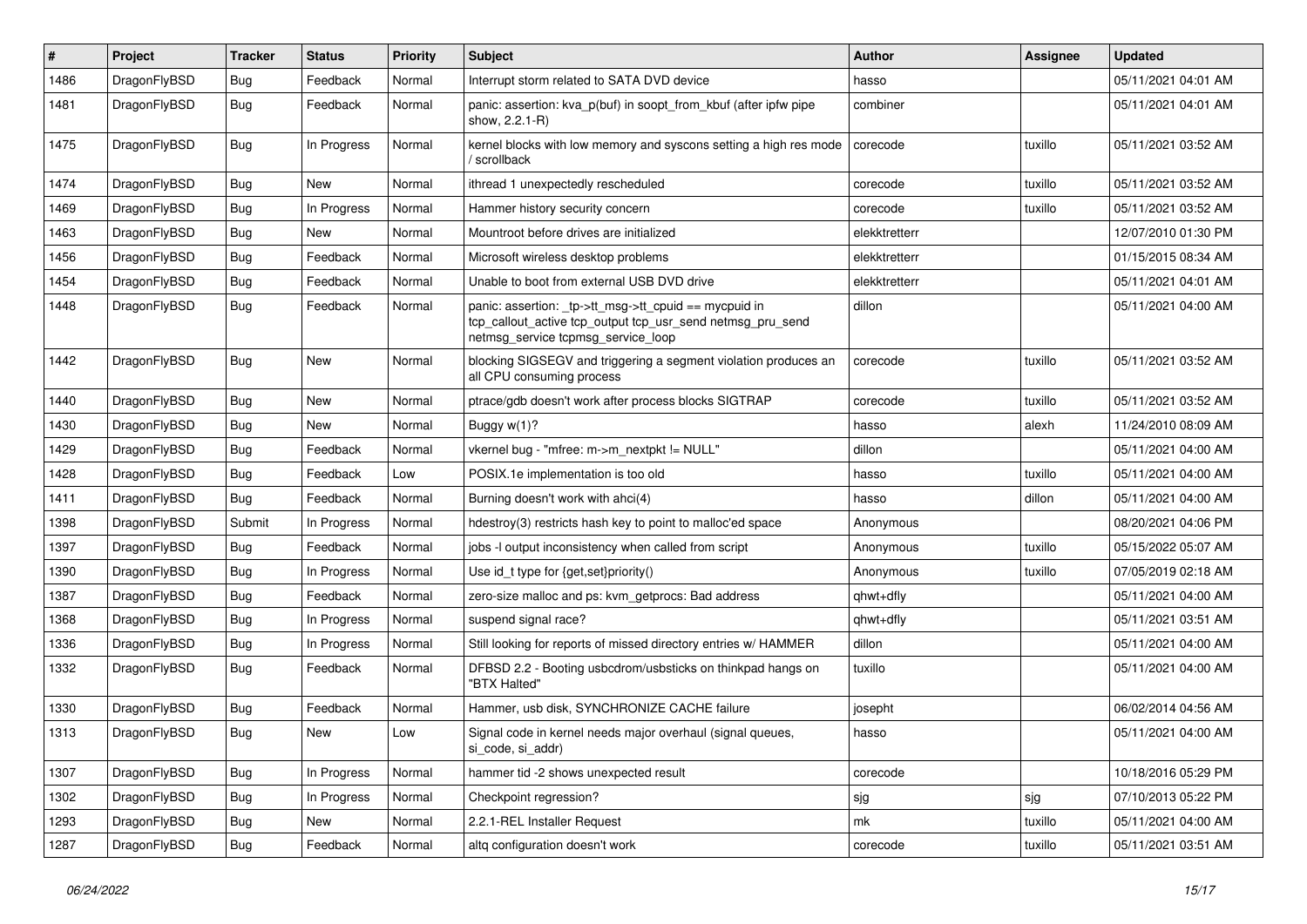| $\sharp$ | Project      | <b>Tracker</b> | <b>Status</b> | Priority | Subject                                                          | <b>Author</b>      | Assignee | <b>Updated</b>      |
|----------|--------------|----------------|---------------|----------|------------------------------------------------------------------|--------------------|----------|---------------------|
| 1282     | DragonFlyBSD | Bug            | Feedback      | Normal   | panic (trap 12) when booting SMP kernel on Atom 330 (dual core)  | tomaz.borstnar     |          | 05/11/2021 04:00 AM |
| 1250     | DragonFlyBSD | <b>Bug</b>     | Feedback      | Normal   | Panic upon plugging an USB flash drive into the machine          | rumcic             |          | 03/10/2013 05:17 AM |
| 1249     | DragonFlyBSD | <b>Bug</b>     | Feedback      | Normal   | panic: ffs_vfree: freeing free inode                             | rumcic             |          | 03/10/2013 05:13 AM |
| 1246     | DragonFlyBSD | <b>Bug</b>     | New           | Normal   | bad resolution (monitor desync) with livedvd                     | Przem0l            |          | 02/18/2014 06:29 AM |
| 1218     | DragonFlyBSD | <b>Bug</b>     | In Progress   | Normal   | panic: assertion: error == 0 in hammer_start_transaction         | rumcic             |          | 05/11/2021 04:00 AM |
| 1198     | DragonFlyBSD | <b>Bug</b>     | New           | High     | DDB loops panic in db_read_bytes                                 | corecode           | tuxillo  | 05/11/2021 03:51 AM |
| 1194     | DragonFlyBSD | <b>Bug</b>     | New           | Normal   | SCSI errors while trying to copy photos from my camera           | elekktretterr      |          | 01/14/2015 04:39 PM |
| 1193     | DragonFlyBSD | Bug            | New           | Normal   | kernel doesn't recognize cdrom drive                             | nonsolosoft        |          | 01/25/2014 09:11 PM |
| 1192     | DragonFlyBSD | Submit         | <b>New</b>    | Normal   | KKASSERTs in sys/kern/uipc_{msg,socket}.c are too strict         | rumcic             |          | 05/11/2021 04:07 AM |
| 1185     | DragonFlyBSD | Bug            | <b>New</b>    | High     | need a tool to merge changes into /etc                           | wa1ter             |          | 02/18/2014 06:02 AM |
| 1181     | DragonFlyBSD | <b>Bug</b>     | In Progress   | Normal   | ACX111 panic                                                     | elekktretterr      |          | 05/11/2021 04:00 AM |
| 1148     | DragonFlyBSD | <b>Bug</b>     | In Progress   | Low      | BCM4311 wireless network adapter detected but not functional     | archimedes.gaviola |          | 05/11/2021 04:00 AM |
| 1144     | DragonFlyBSD | <b>Bug</b>     | Feedback      | Normal   | Incorrect clock under KVM                                        | msylvan            |          | 03/09/2013 01:17 PM |
| 1127     | DragonFlyBSD | <b>Bug</b>     | Feedback      | Low      | cdrom drive not detected                                         | tgr                | corecode | 01/15/2015 08:55 AM |
| 1101     | DragonFlyBSD | Bug            | Feedback      | Normal   | ohci related panic                                               | polachok           |          | 05/11/2021 04:00 AM |
| 1030     | DragonFlyBSD | <b>Bug</b>     | In Progress   | Normal   | msdosfs umount panic                                             | corecode           | tuxillo  | 05/11/2021 03:51 AM |
| 998      | DragonFlyBSD | <b>Bug</b>     | In Progress   | Normal   | Unconfiguring a vn while it is mounted                           | rumcic             | tuxillo  | 05/11/2021 04:00 AM |
| 989      | DragonFlyBSD | Bug            | <b>New</b>    | Normal   | installer/fdisk trouble with wrapped values                      | Discodestroyer     |          | 02/18/2014 06:27 AM |
| 979      | DragonFlyBSD | <b>Bug</b>     | Feedback      | Normal   | Failure-prone USB mass storage (SB600? msdosfs? CAM?)            | floid              |          | 01/15/2015 08:38 AM |
| 911      | DragonFlyBSD | <b>Bug</b>     | Feedback      | Normal   | kldload/kernel linker can exceed malloc reserve and panic system | corecode           | tuxillo  | 05/11/2021 03:51 AM |
| 901      | DragonFlyBSD | Bug            | Feedback      | Normal   | route show needs to get data from all cpus                       | corecode           | tuxillo  | 05/11/2021 03:50 AM |
| 884      | DragonFlyBSD | <b>Bug</b>     | In Progress   | High     | Performance/memory problems under filesystem IO load             | hasso              |          | 05/11/2021 03:50 AM |
| 847      | DragonFlyBSD | Bug            | Feedback      | Normal   | processes getting stuck on mount point                           | corecode           | tuxillo  | 05/11/2021 03:50 AM |
| 846      | DragonFlyBSD | <b>Bug</b>     | Feedback      | Normal   | USB bugs:usb mouse can't used!                                   | frankning          |          | 01/15/2015 08:36 AM |
| 806      | DragonFlyBSD | <b>Bug</b>     | Feedback      | Normal   | boot error on MacBook                                            | tralamazza         |          | 06/04/2022 05:28 AM |
| 781      | DragonFlyBSD | Bug            | In Progress   | Normal   | fdisk uses wrong geometry on usb flash drives                    | corecode           | tuxillo  | 05/11/2021 03:50 AM |
| 745      | DragonFlyBSD | <b>Bug</b>     | Feedback      | Normal   | the evil interrupt stats monster is still around!                | corecode           | tuxillo  | 06/02/2014 04:17 AM |
| 742      | DragonFlyBSD | <b>Bug</b>     | In Progress   | Normal   | umount problems with multiple mounts                             | corecode           | tuxillo  | 05/11/2021 03:46 AM |
| 731      | DragonFlyBSD | Bug            | New           | Normal   | system freeze on "slice too large"                               | corecode           | tuxillo  | 05/11/2021 03:45 AM |
| 725      | DragonFlyBSD | <b>Bug</b>     | In Progress   | Low      | 'make distribution' fails w/'ro' /usr/obj                        | c.turner           |          | 03/09/2013 01:01 PM |
| 696      | DragonFlyBSD | <b>Bug</b>     | New           | Low      | IPSEC recommendation                                             | robin_carey5       | tuxillo  | 06/02/2014 02:40 PM |
| 679      | DragonFlyBSD | <b>Bug</b>     | New           | Low      | Netgraph backward compatibility for old *LEN constants           | nant               | nant     | 02/18/2014 05:45 AM |
| 604      | DragonFlyBSD | Bug            | In Progress   | Normal   | 1.8.1-RELEASE - clock runs fast on mainboard ASUS P5A-B          | yeti               |          | 05/11/2021 03:55 AM |